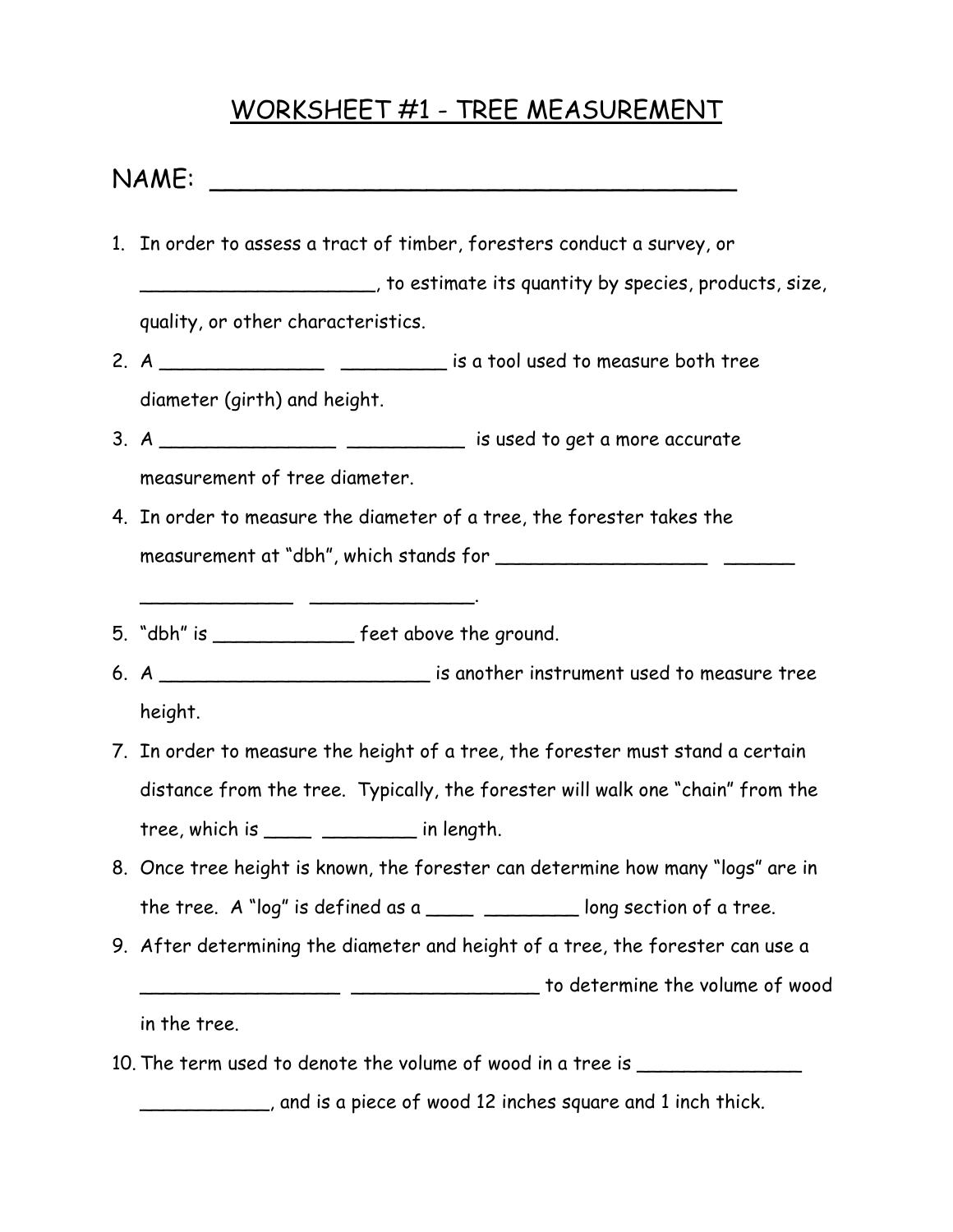11. Another important forestry tool is the \_\_\_\_\_\_\_\_\_\_\_\_\_\_\_\_\_\_\_\_\_\_\_\_\_\_\_\_\_\_\_\_\_,

which is an auger-like instrument with a hollow bit and an extractor. It is used to remove a small cylindrical core from the tree. Foresters determine the age of a tree by counting the growth rings in the core sample.

### VOCABULARY LIST FOR WORKSHEET #1 - TREE MEASUREMENT

biltmore stick board foot clinometer cruise diameter at breast height diameter tape increment borer volume table 66 feet 16 foot 4.5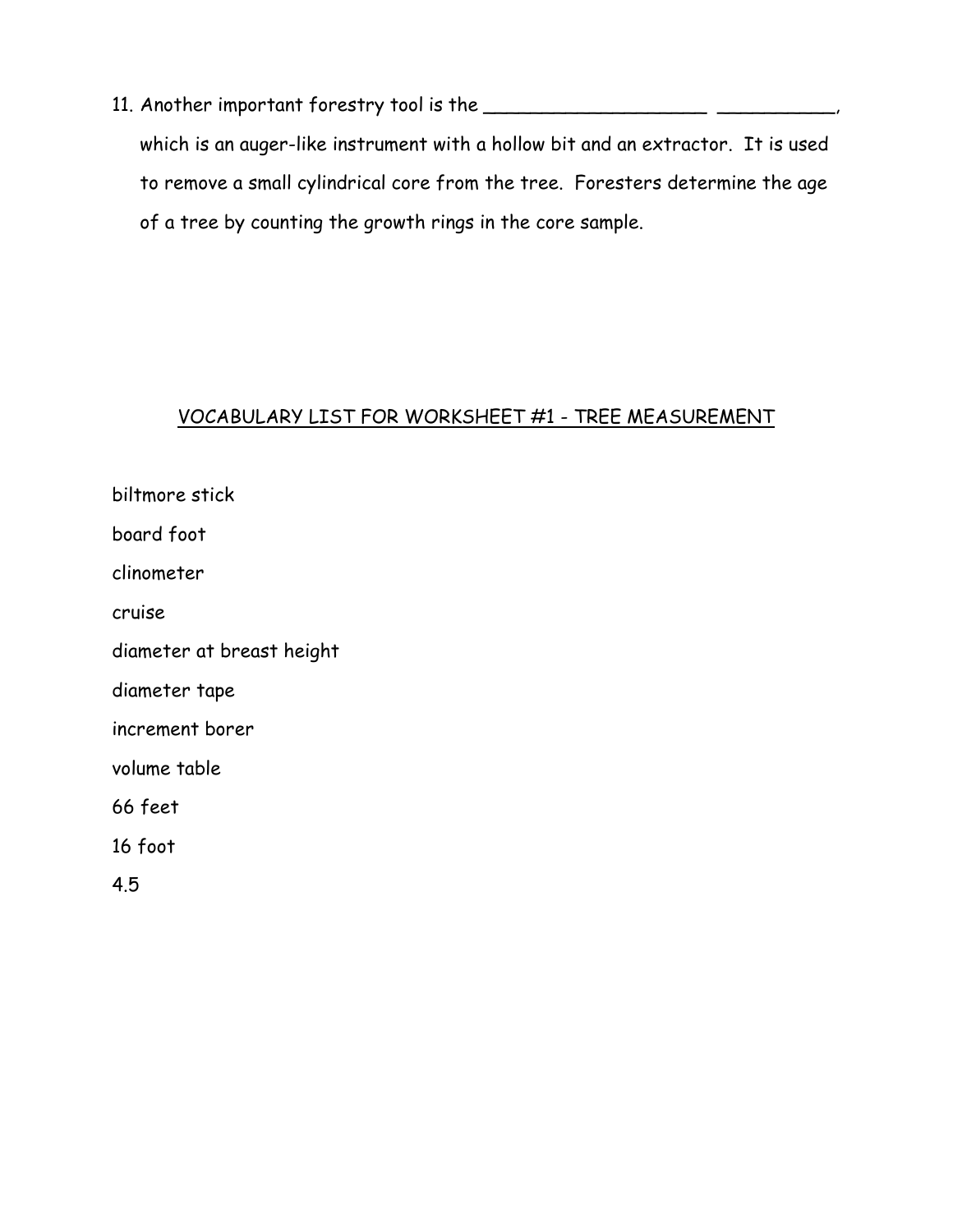## WORKSHEET #1 KEY- TREE MEASUREMENT

NAME: \_\_\_\_\_\_\_\_\_\_\_\_\_\_\_\_\_\_\_\_\_\_\_\_\_\_\_\_\_\_\_\_\_\_

12. In order to assess a tract of timber, foresters conduct a survey, or

**\_\_\_cruise\_\_\_\_\_\_\_\_\_\_\_**, to estimate its quantity by species, products, size, quality, or other characteristics.

- 13. A **Biltmore** stick is a tool used to measure both tree diameter (girth) and height.
- 14. A **diameter** and **tape** is used to get a more accurate measurement of tree diameter.
- 15. In order to measure the diameter of a tree, the forester takes the measurement at "dbh", which stands for **\_\_\_\_\_diameter\_\_\_\_\_ \_\_at\_\_**

\_\_\_breast\_\_\_\_ \_\_\_height\_\_\_\_\_.

16. "dbh" is \_\_\_\_\_4.5\_\_\_\_\_\_ feet above the ground.

- 17. A clinometer is another instrument used to measure tree height.
- 18. In order to measure the height of a tree, the forester must stand a certain distance from the tree. Typically, the forester will walk one "chain" from the tree, which is  $66$  \_ feet in length.
- 19. Once tree height is known, the forester can determine how many "logs" are in the tree. A "log" is defined as  $a_16$  foot long section of a tree.

20. After determining the diameter and height of a tree, the forester can use a

**\_\_\_\_volume\_\_\_\_\_\_\_\_\_\_\_\_\_\_\_\_table\_\_\_\_\_\_\_** to determine the volume of wood in the tree.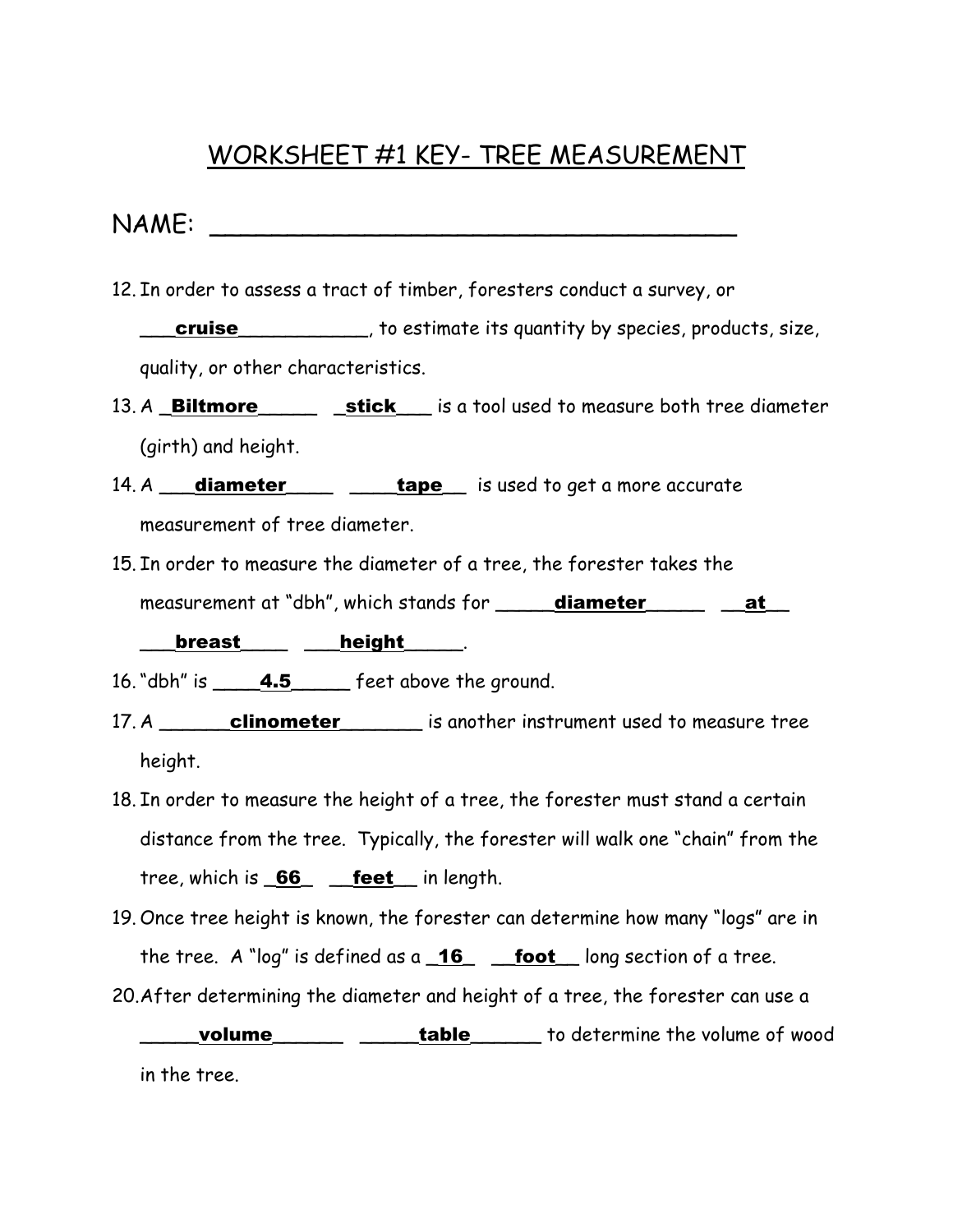21. The term used to denote the volume of wood in a tree is **\_\_\_\_\_board\_\_\_** 

foot \_\_\_, and is a piece of wood 12 inches square and 1 inch thick. Another important forestry tool is the **\_\_\_\_increment** \_\_\_\_\_ borer\_\_\_, which is an auger-like instrument with a hollow bit and an extractor. It is used to remove a small cylindrical core from the tree. Foresters determine the age of a tree by counting the growth rings in the core sample.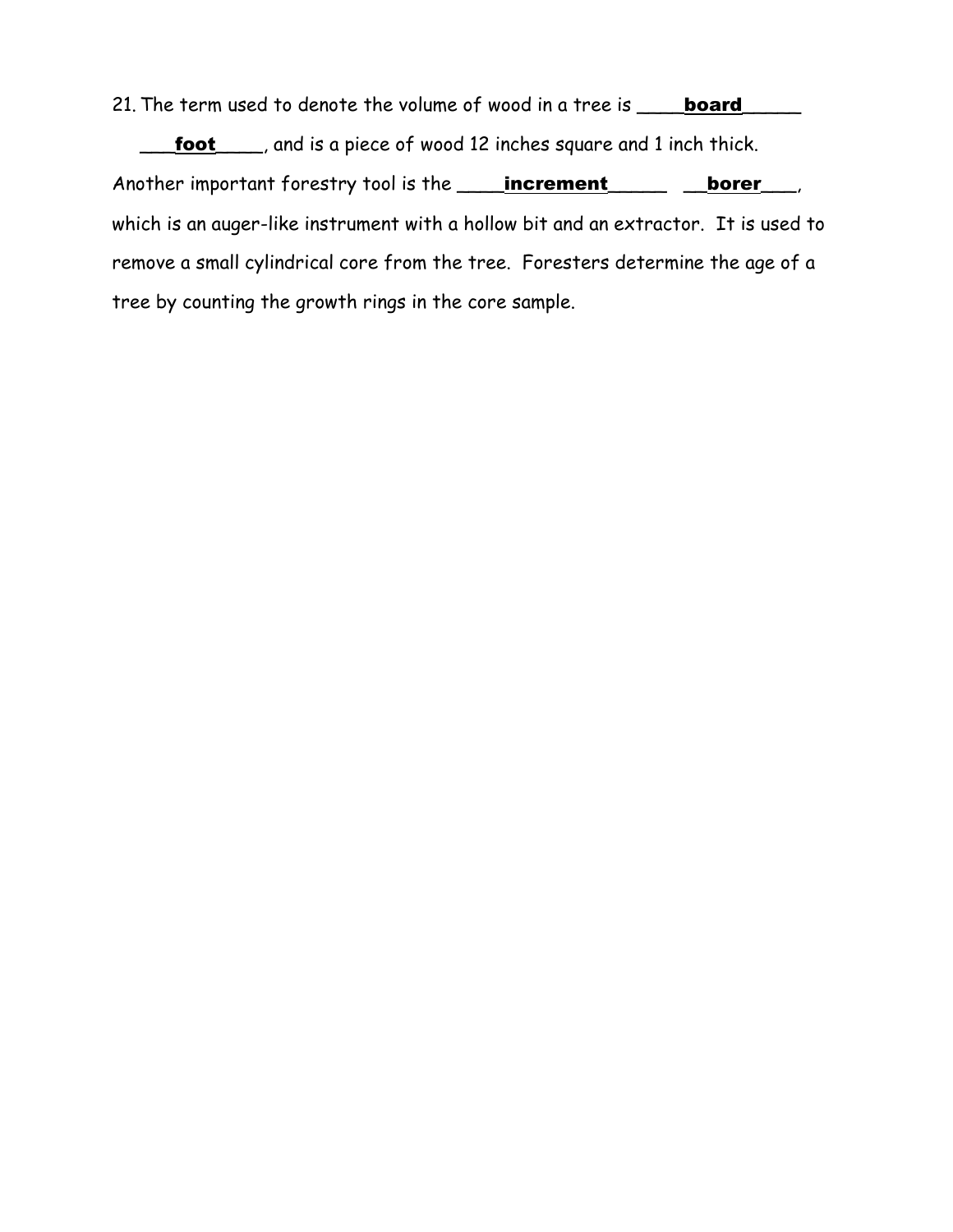# FORESTRY QUIZ #1

|  | 3. dbh is ________________ feet above the ground.                                |  |
|--|----------------------------------------------------------------------------------|--|
|  | 4. A _____________________________ is used to measure tree girth and height.     |  |
|  | 5. The term used to denote the volume of wood in a tree is _____________________ |  |

# FORESTRY QUIZ #1

| NAME: |                                                                                 |
|-------|---------------------------------------------------------------------------------|
|       |                                                                                 |
|       |                                                                                 |
|       | 3. dbh is ________________ feet above the ground.                               |
|       | 4. A ________________________________ is used to measure tree girth and height. |

The term used to denote the volume of wood in a tree is \_\_\_\_\_\_\_\_\_\_\_\_\_\_\_\_\_.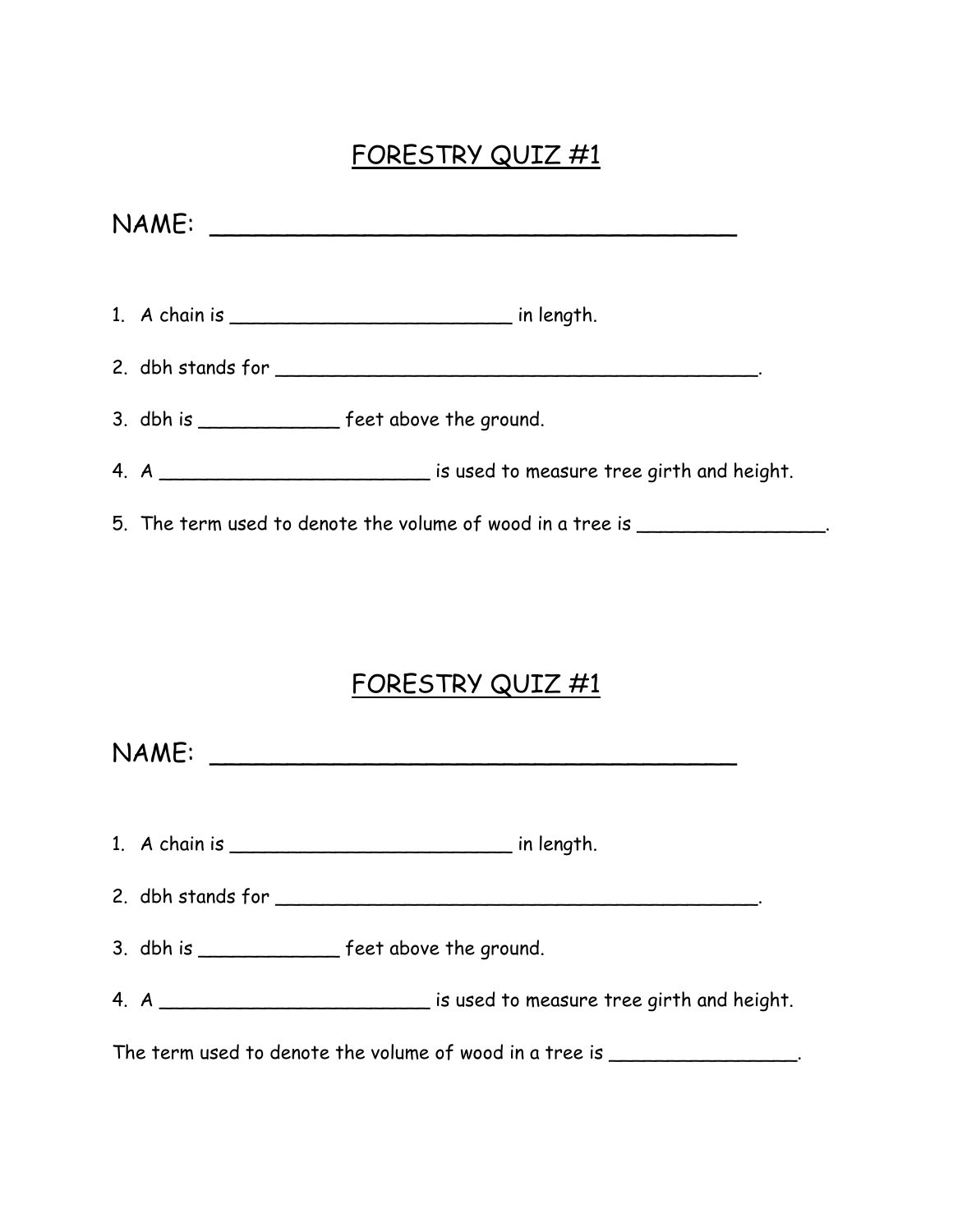## WORKSHEET #2 - TREE PHYSIOLOGY

NAME: \_\_\_\_\_\_\_\_\_\_\_\_\_\_\_\_\_\_\_\_\_\_\_\_\_\_\_\_\_\_\_\_ 1. The study of tree classification is called \_\_\_\_\_\_\_\_\_\_\_\_\_\_\_\_\_\_\_\_\_\_\_. 2. A \_\_\_\_\_\_\_\_\_\_\_\_\_\_\_\_\_\_\_\_\_\_\_ tree has no leaves at least some time during the year, whereas **we are the state of the state of the state of the state of the state of the state of the state of the state of the state of the state of the state of the state of the state of the state of the state of the s** green foliage. 3. A tree that usually has cones and needle-shaped leaves is a \_\_\_\_\_\_\_\_\_\_\_\_\_\_, whereas a \_\_\_\_\_\_\_\_\_\_\_\_\_\_\_\_\_tree has large, flat leaves and true flowers. 4. Conifers produce wood known commercially as \_\_\_\_\_\_\_\_\_\_\_\_\_\_\_\_, and broad leaved trees produce wood known commercially as \_\_\_\_\_\_\_\_\_\_\_\_\_\_\_\_\_\_\_\_. 5. Broad leaved trees whose seedlings have one leaf are \_\_\_\_\_\_\_\_\_\_\_\_\_\_\_\_\_\_; those with two leaves are called \_\_\_\_\_\_\_\_\_\_\_\_\_\_\_\_\_\_\_\_\_\_\_\_\_\_. The leaves contained inside a seed are \_\_\_\_\_\_\_\_\_\_\_\_\_\_\_\_\_\_\_\_\_. 6. A  $\qquad \qquad$  is generally large with a well defined main stem; a  $\qquad \qquad$ is generally smaller and has no well defined stem. 7. A "baby" tree is called a \_\_\_\_\_\_\_\_\_\_\_\_\_\_\_\_\_\_. It becomes a \_\_\_\_\_\_\_\_\_\_\_\_\_\_\_\_\_\_ when the dbh is 2 to 4 inches. 8. The tree has \_\_\_\_\_\_\_\_\_\_\_\_\_, which carries water and nutrients up from the roots. The contraction of transports food downward. The contraction of the contraction of the contraction of the layer is the area of actively dividing cells where phloem and xylem are made. Old dead phloem is called \_\_\_\_\_\_\_\_\_\_\_\_\_\_\_, and it helps protect the tree since it is on the outside of the stem.

9. As the seasons change during a one year period, the tree grows faster in early summer and slower in late summer, which creates a pattern in the tree's cross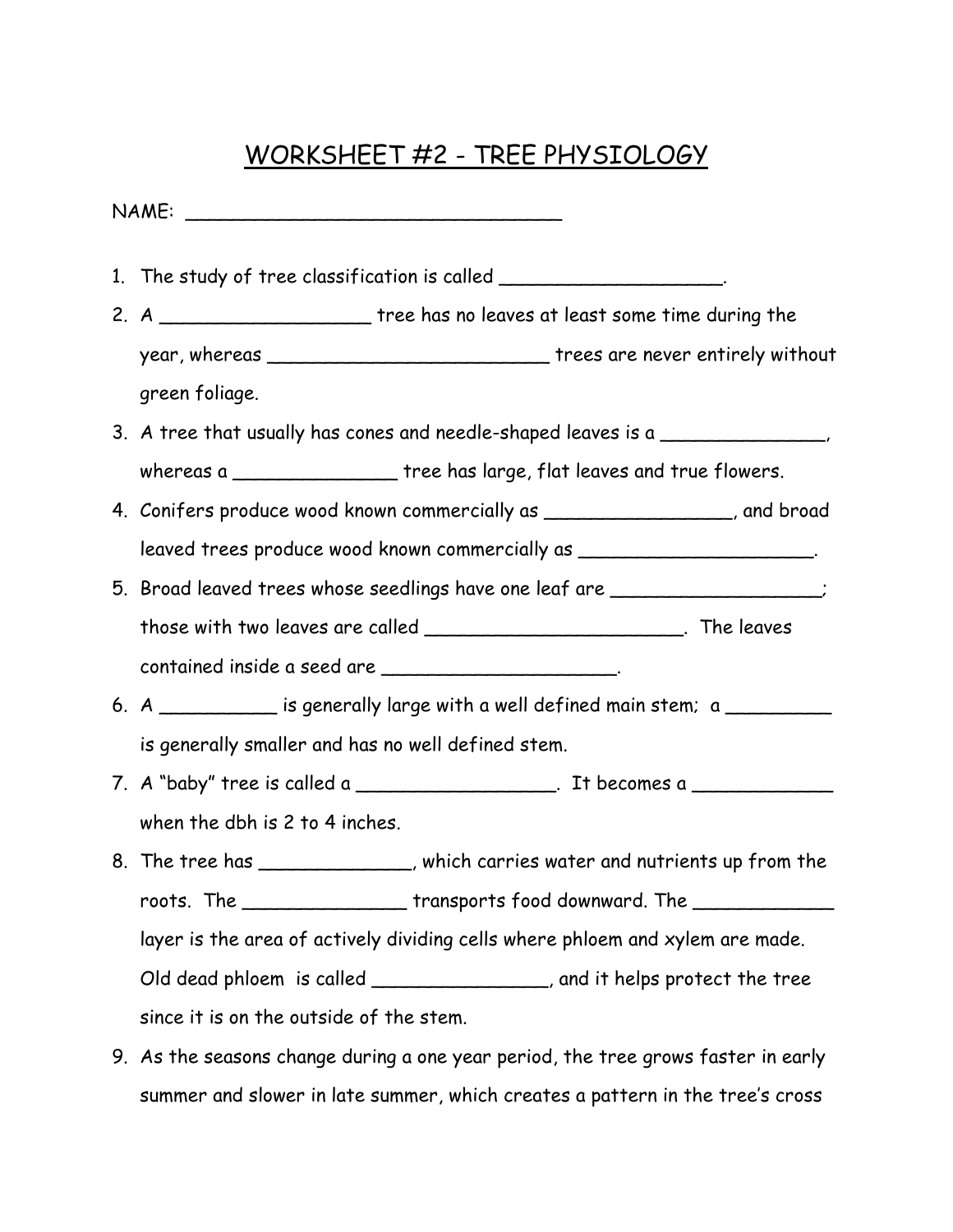section called an \_\_\_\_\_\_\_\_\_\_\_\_\_\_\_\_\_\_\_\_\_\_\_\_\_\_. The amount the tree gets wider each year at a certain point is called the \_\_\_\_\_\_\_\_\_\_\_\_\_\_\_\_\_\_\_\_\_\_\_\_\_.

- 10. A very small structural compartment of all tree tissue is a Inside each of these is \_\_\_\_\_\_\_\_\_\_\_\_\_\_\_\_\_, a chemical that helps turn the energy of the sun and water into food for the plant. Some of the water brought up to the leaves escapes through pores in the leaves. This process is called \_\_\_\_\_\_\_\_\_\_\_\_\_\_\_\_\_\_\_\_\_\_.
- 11. Once the tissue reaches its full size and development, it is called

\_\_\_\_\_\_\_\_\_\_\_\_\_\_\_\_\_.

- \_\_\_\_\_\_\_\_\_\_\_\_\_\_\_\_\_\_\_\_\_\_\_\_\_\_\_\_. Once the wood ceases to contain living
- cells it is called \_\_\_\_\_\_\_\_\_\_\_\_\_\_\_\_\_\_\_\_\_\_\_\_\_\_\_\_\_. Cells are generally long and

narrow, and their pattern along their axis is called the \_\_\_\_\_\_\_\_\_\_\_\_.

- 12. If a person were to cut into a tree trunk deeper than the cambium layer, they would be \_\_\_\_\_\_\_\_\_\_\_\_\_\_\_\_\_\_\_ the tree. The tree would then die, leaving a
- 13. The state of a tree is where most of the branches and leaves are.

### VOCABULARY LIST FOR WORKSHEET #2 – TREE PHYSIOLOGY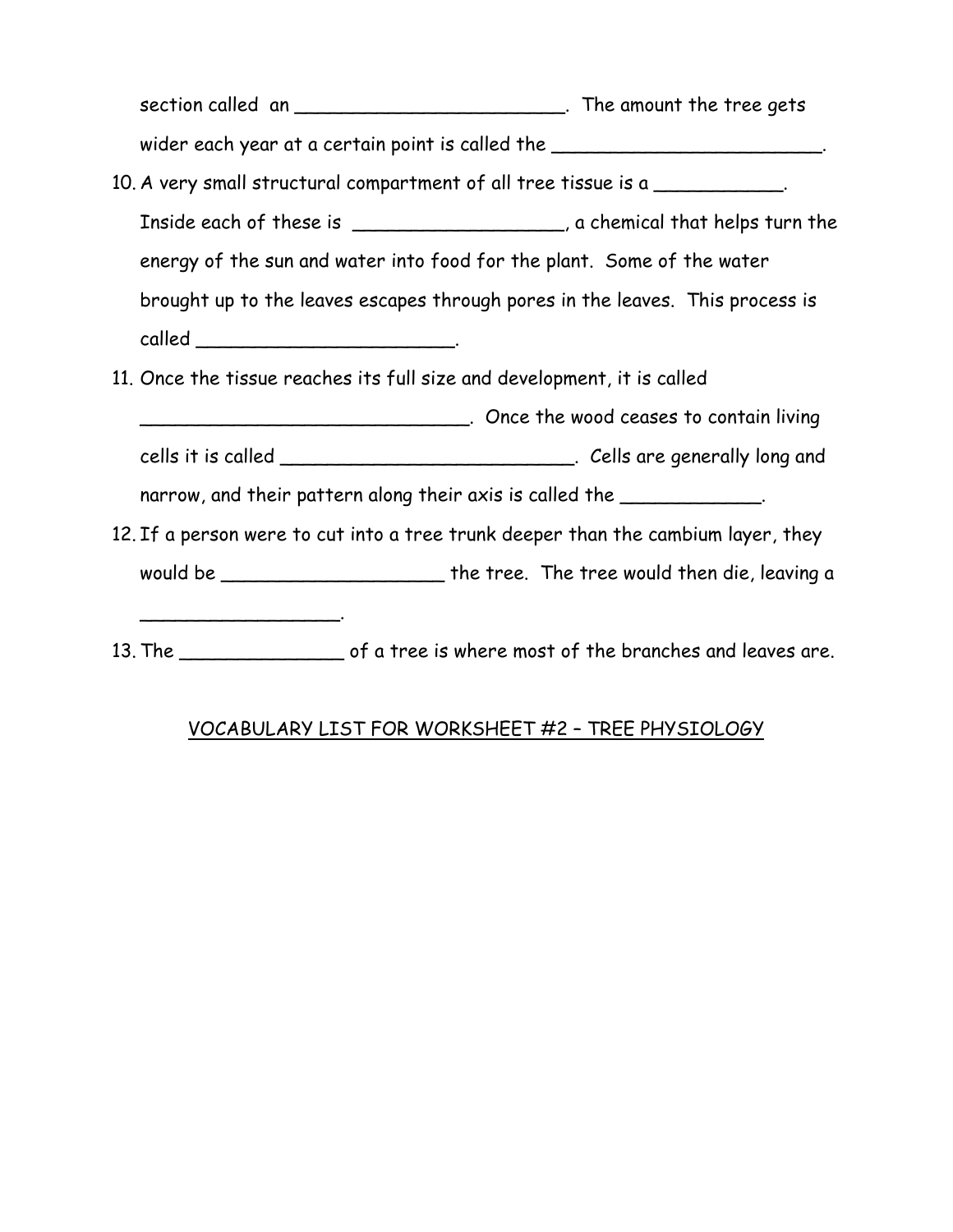adult wood annual growth layer bark broad leaved cambium cell chlorophyll conifer cotyledon crown deciduous dendrology di-cotyledons evergreen girdling

grain growth rate hardwood heartwood mono-cotyledons phloem sapling seedling shrub snag softwood transpiration tree xylem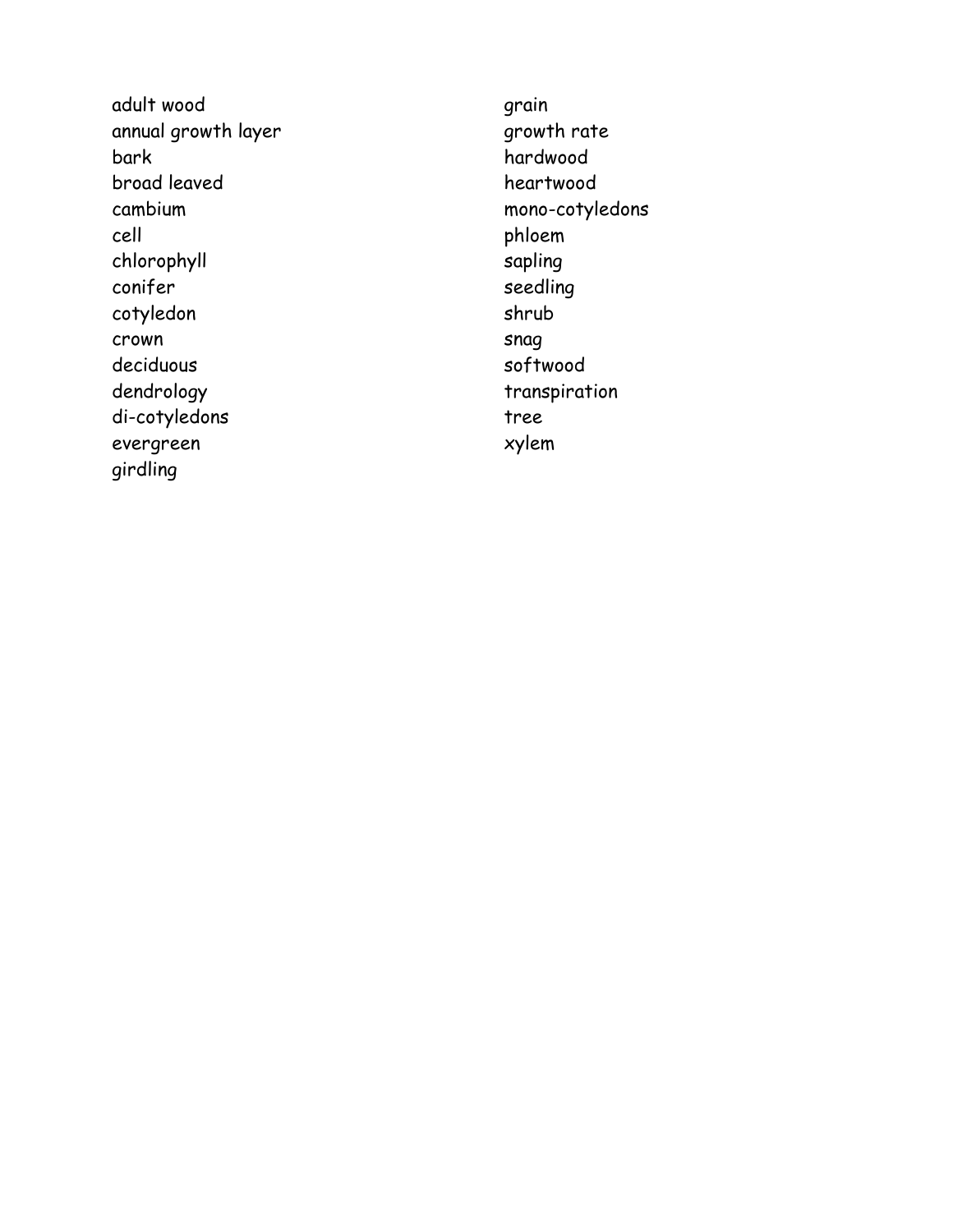### WORKSHEET #2 KEY- TREE PHYSIOLOGY

NAME: \_\_\_\_\_\_\_\_\_\_\_\_\_\_\_\_\_\_\_\_\_\_\_\_\_\_\_\_\_\_\_\_

- 14. The study of tree classification is called **\_\_\_\_dendrology** \_\_\_\_\_.
- 15. A **\_\_\_\_deciduous** \_\_\_\_\_ tree has no leaves at least some time during the year, whereas \_\_\_\_\_\_\_evergreen\_\_\_\_\_\_\_\_\_\_ trees are never entirely without green foliage.
- 16. A tree that usually has cones and needle-shaped leaves is a conifer whereas a **\_\_broadleaf** \_\_\_ tree has large, flat leaves and true flowers.
- 17. Conifers produce wood known commercially as **\_\_\_\_\_softwood** \_\_\_\_, and broad leaved trees produce wood known commercially as **\_\_\_\_\_hardwood\_\_\_\_\_\_\_\_**.
- 18. Broad leaved trees whose seedlings have one leaf are **\_\_\_\_\_monocots**\_\_\_\_; those with two leaves are called \_\_\_\_\_\_dicots\_\_\_\_\_\_. The leaves contained inside a seed are **cotyledons**
- 19. A <u>tree</u> is generally large with a well defined main stem; a **shrub** is generally smaller and has no well defined stem.
- 20.A "baby" tree is called a <u>seedling</u> Fit becomes a sapling when the dbh is 2 to 4 inches.
- 21. The tree has **\_\_\_\_xylem**\_\_\_\_\_, which carries water and nutrients up from the roots. The **\_\_\_\_ phloem** \_\_\_ transports food downward. The

**cambium\_\_\_** layer is the area of actively dividing cells where phloem and xylem are made. Old dead phloem is called **bark** bark and it helps protect the tree since it is on the outside of the stem.

22. As the seasons change during a one year period, the tree grows faster in early summer and slower in late summer, which creates a pattern in the tree's cross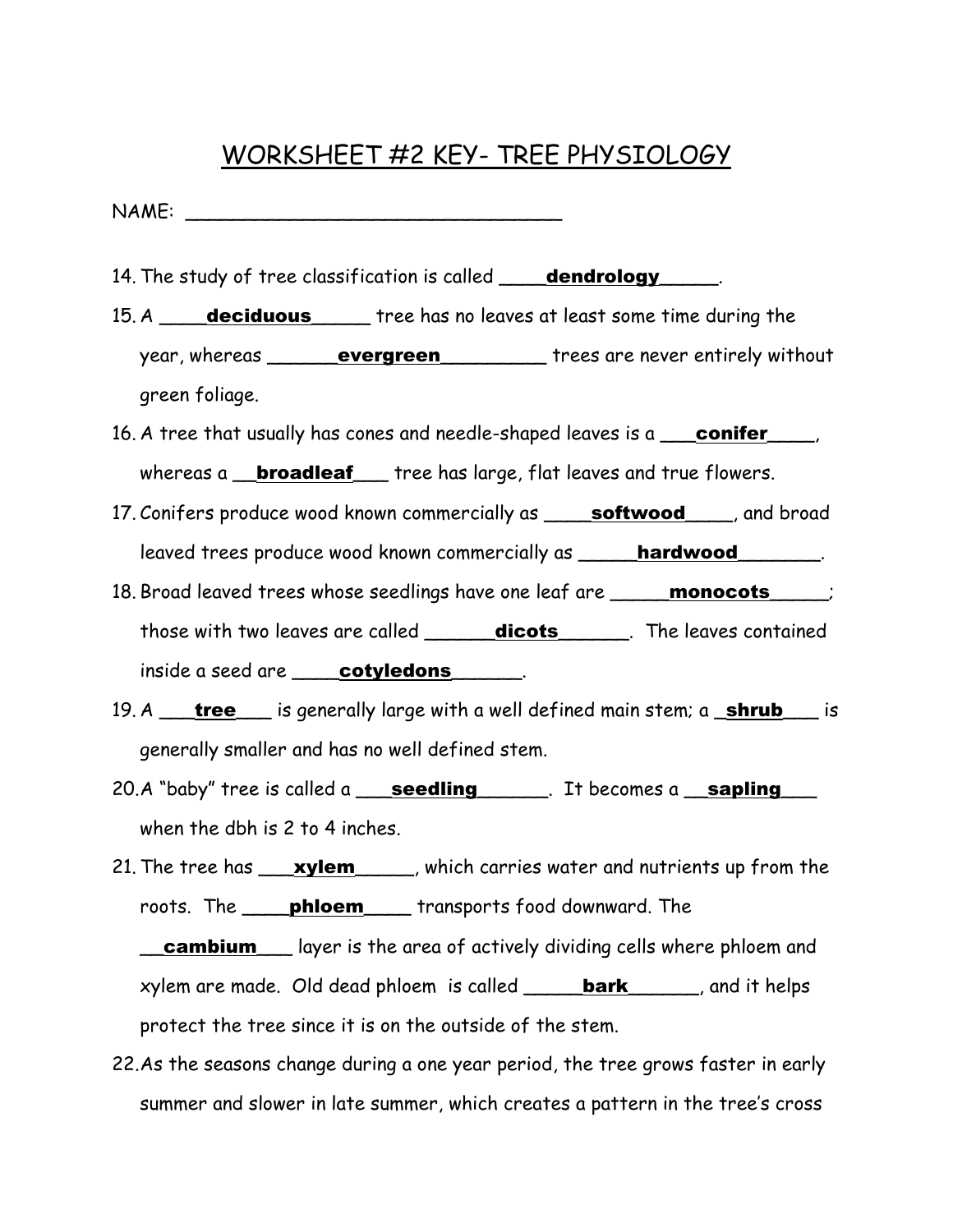section called an **\_\_\_\_annual growth layer** \_\_\_\_. The amount the tree gets wider each year at a certain point is called the **growth rate** 

23. A very small structural compartment of all tree tissue is a <u>cell</u> Inside each of these is **chlorophyll** ga chemical that helps turn the energy of the sun and water into food for the plant. Some of the water brought up to the leaves escapes through pores in the leaves. This process is called **photosynthesis** 

24. Once the tissue reaches its full size and development, it is called

**adult wood\_\_\_\_\_\_\_\_\_\_**. Once the wood ceases to contain living cells it is called **\_\_\_\_\_\_heart wood** cells are generally long and narrow, and their pattern along their axis is called the **grain** 

25. If a person were to cut into a tree trunk deeper than the cambium layer, they would be **\_\_\_\_girdling** \_\_\_\_\_\_\_ the tree. The tree would then die, leaving a

\_\_\_\_\_\_snag\_\_\_\_\_\_<sub>.</sub>

26. The <u>crown</u> of a tree is where most of the branches and leaves are.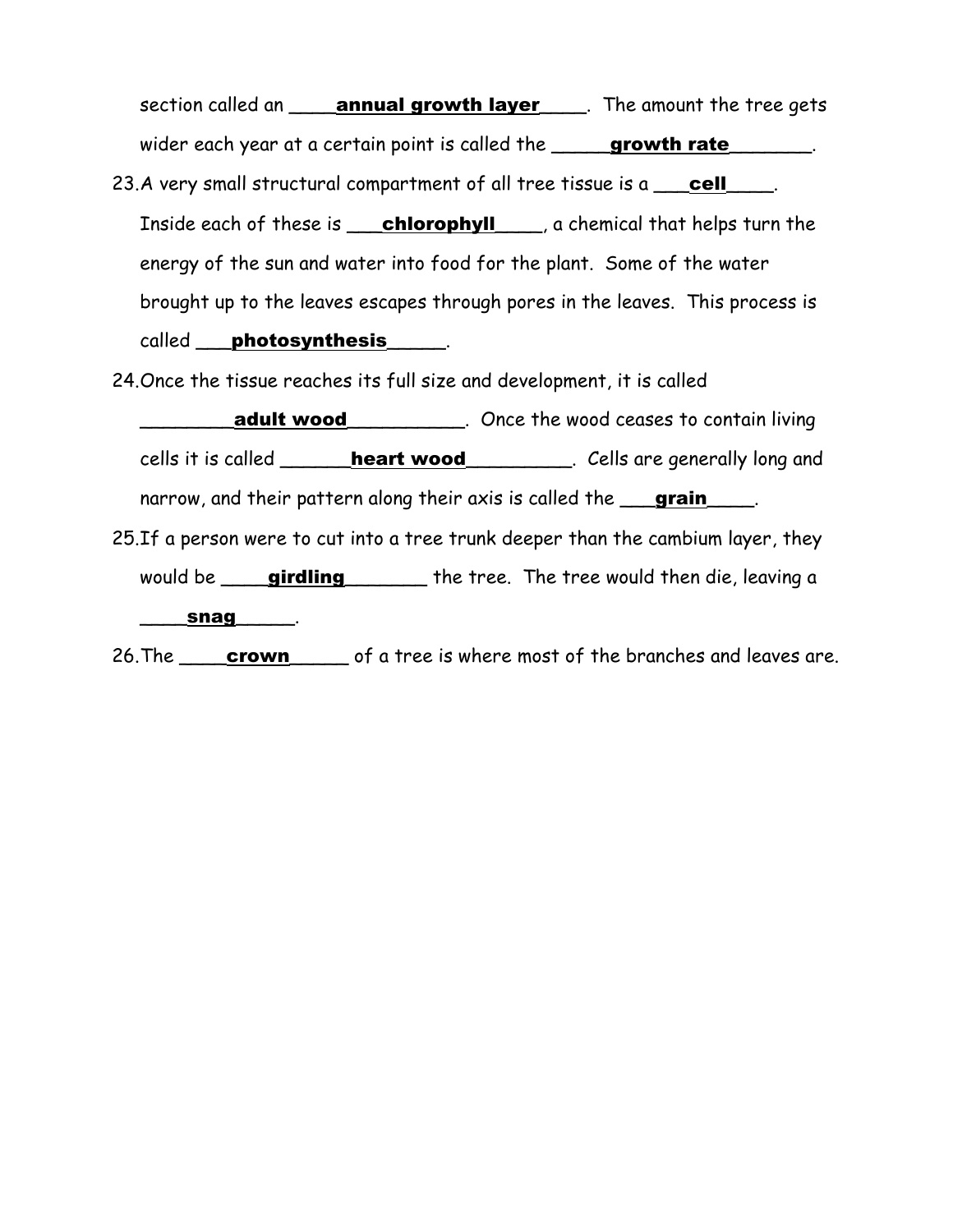# FORESTRY QUIZ #2

NAME: \_\_\_\_\_\_\_\_\_\_\_\_\_\_\_\_\_\_\_\_\_\_\_\_\_\_\_\_\_\_\_\_\_\_

- 1. dbh stands for \_\_\_\_\_\_\_\_\_\_\_\_\_\_\_\_\_\_\_\_\_\_\_\_\_\_\_\_\_\_\_\_\_\_\_\_\_\_\_\_\_.
- 2. dbh is \_\_\_\_\_\_\_\_\_\_\_\_\_\_\_ feet above the ground.
- 3. A \_\_\_\_\_\_\_\_\_\_\_\_\_\_\_\_\_\_\_\_\_\_\_\_\_\_\_\_ is used to get a more accurate measure of

tree diameter than a biltmore stick.

4. In order to assess a tract of timber, foresters conduct a survey, or

\_\_\_\_\_\_\_\_\_\_\_\_\_\_\_\_\_\_\_\_, to estimate its quantity by species, products, size,

quality, or other characteristics.

5. Conifers produce wood known commercially as \_\_\_\_\_\_\_\_\_\_\_\_\_\_\_\_, and broad

leaved trees produce wood known commercially as \_\_\_\_\_\_\_\_\_\_\_\_\_\_\_\_\_\_\_\_\_.

6. A "baby" tree is called a \_\_\_\_\_\_\_\_\_\_\_\_\_\_\_\_\_. It becomes a \_\_\_\_\_\_\_\_\_\_\_\_\_\_\_\_\_\_\_

when the dbh is 2 to 4 inches.

7. The tree has \_\_\_\_\_\_\_\_\_\_\_\_\_, which carries water and nutrients up from the

roots. The \_\_\_\_\_\_\_\_\_\_\_\_\_\_ transports food downward. The

\_\_\_\_\_\_\_\_\_\_\_\_\_\_ layer is the area of actively dividing cells where phloem and

xylem are made. Old dead phloem is called \_\_\_\_\_\_\_\_\_\_\_\_\_\_\_, and it helps

protect the tree since it is on the outside of the stem.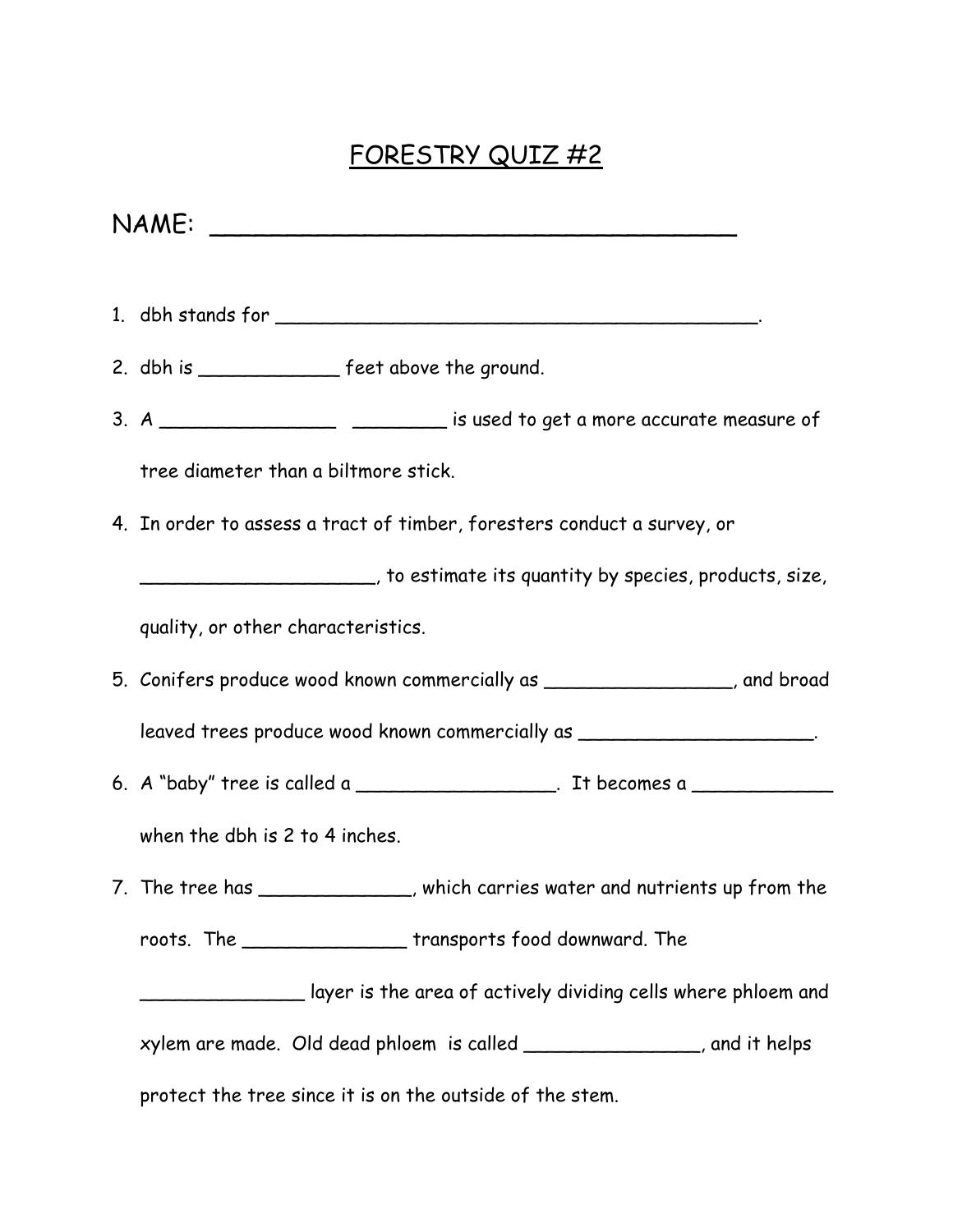# WORKSHEET #3 - FOREST PESTS

| 1. Forest pests can be categorized into three main areas: ______________________     |  |  |
|--------------------------------------------------------------------------------------|--|--|
|                                                                                      |  |  |
| 2. An attack on the forest by any pest is called an __________________________.      |  |  |
| 3. An organism that lives in or on another organism of a different kind and derives  |  |  |
| benefit without returning any is a ________________________. The organism            |  |  |
| that it takes advantage of is the $\_\_\_\_\_\_\_\_\_\_\_\_\_\_\_\_\_\_\_$ .         |  |  |
| 4. More evolved insects have four parts to their life cycle. An adult insect lays    |  |  |
| __________________________, which hatch into ___________________________, which molt |  |  |
| several times. Each stage of molting is called an __________________. The            |  |  |
| next stage, which often involves a cocoon, is called a _________________________     |  |  |
| which hatches into an $\frac{1}{1}$                                                  |  |  |
| 5. One of the most common insect pests is the __________________________________     |  |  |
| which bore usually into the cambium layer of the tree, although some species         |  |  |
| damage roots, twigs, cones, and solid wood.                                          |  |  |
| 6. The passages these and other insects make during feeding or excavating is         |  |  |
|                                                                                      |  |  |
| 7. Sometimes when a plant gets irritated by an insect of some other pest, the        |  |  |
| tissue starts growing abnormally, causing a _____________ to form.                   |  |  |
| 8. When insects start to colonize an area, the individual trees in which they begin  |  |  |
|                                                                                      |  |  |
| 9. Any disease that causes rapid wilting and dieback of infected tissue is termed a  |  |  |
| ___________________________, while yellowing of the tissues is called                |  |  |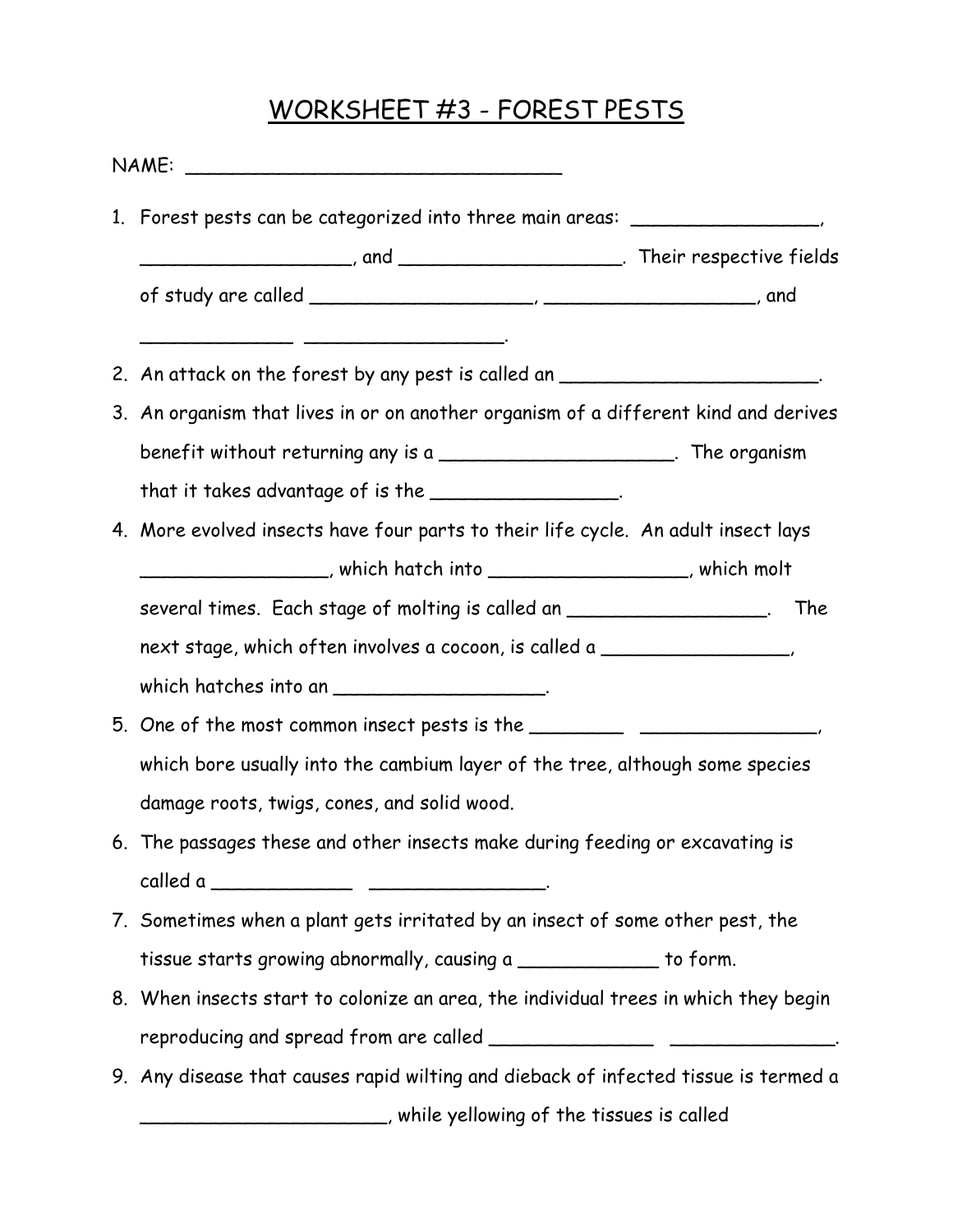| . The latter (second) condition can happen as a                                    |
|------------------------------------------------------------------------------------|
| result not only of disease, but of mineral deficiency, girdling, or reduced light. |
| 10. Often an organism that causes a disease (a _____________________) relies on    |
| animals such as insects, or other factors such as wind, water, or seeds to         |
| transport it from one host plant to another. Those "transporters" are called       |
|                                                                                    |
| 11. Three main types of organisms that cause disease in forest plants are          |
|                                                                                    |
| 12. Three examples of diseases or problems in wood caused by fungus are            |
| <u> 1980 - Jan Barnett, martin de ferroar (h. 1980)</u>                            |
| 13. One common plant that is a parasite of forest trees is ______                  |

#### VOCABULARY LIST FOR WORKSHEET #3 - FOREST PESTS

adult bacteria bark beetle blight blue-stain brood trees chlorosis diseases dry rot eggs entomology fungus gall galleries

host infestation insects instar larvae mistletoe parasite pathogen pathology pupa rust vector virus weed science weeds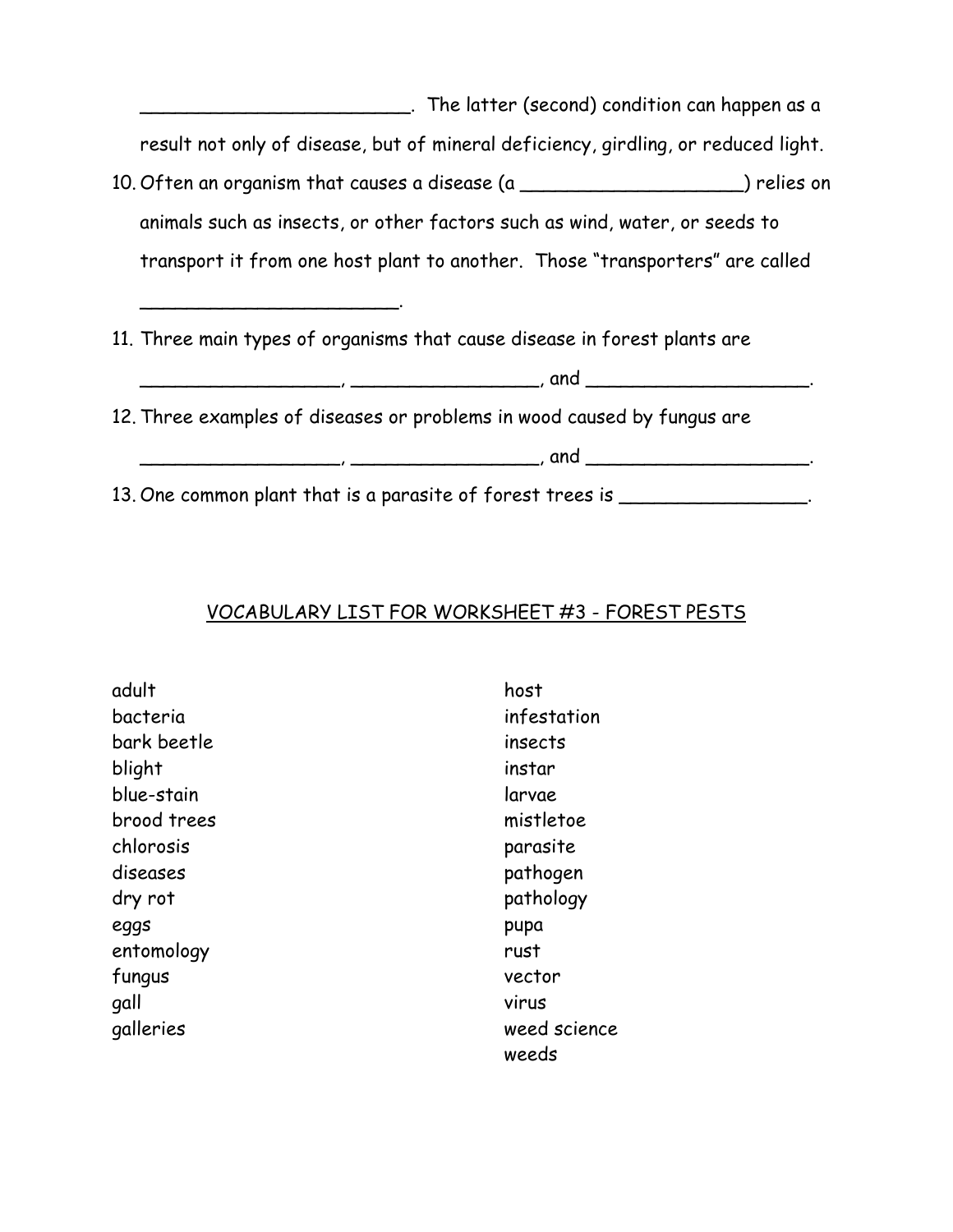# WORKSHEET #3 KEY - FOREST PESTS

| 14. Forest pests can be categorized into three main areas: _____________________,       |  |  |
|-----------------------------------------------------------------------------------------|--|--|
| diseases and weeds Their respective                                                     |  |  |
| fields of study are called <u>entomology</u> pathology pathology                        |  |  |
| and <u>weed science</u>                                                                 |  |  |
| 15. An attack on the forest by any pest is called an <b>______ infestation</b> _______. |  |  |
| 16. An organism that lives in or on another organism of a different kind and derives    |  |  |
| benefit without returning any is a <b>parasite</b> The organism that                    |  |  |
| it takes advantage of is the <b>______host</b> ________.                                |  |  |
| 17. More evolved insects have four parts to their life cycle. An adult insect lays      |  |  |
| eggs _______, which hatch into _________________________, which molt                    |  |  |
| several times. Each stage of molting is called an <b>____________________</b> .<br>The  |  |  |
|                                                                                         |  |  |
| next stage, which often involves a cocoon, is called a <b>pupa</b> , which              |  |  |
|                                                                                         |  |  |
| 18. One of the most common insect pests is the <b>bark</b> beetle                       |  |  |
| which bore usually into the cambium layer of the tree, although some species            |  |  |
| damage roots, twigs, cones, and solid wood.                                             |  |  |
| 19. The passages these and other insects make during feeding or excavating are          |  |  |
| called _____ galleries                                                                  |  |  |
| 20. Sometimes when a plant gets irritated by an insect of some other pest, the          |  |  |
| tissue starts growing abnormally, causing a <b>gall</b> to form.                        |  |  |

reproducing and spread from are called **\_\_\_\_brood\_\_\_\_\_\_** \_\_\_\_trees\_\_\_\_\_.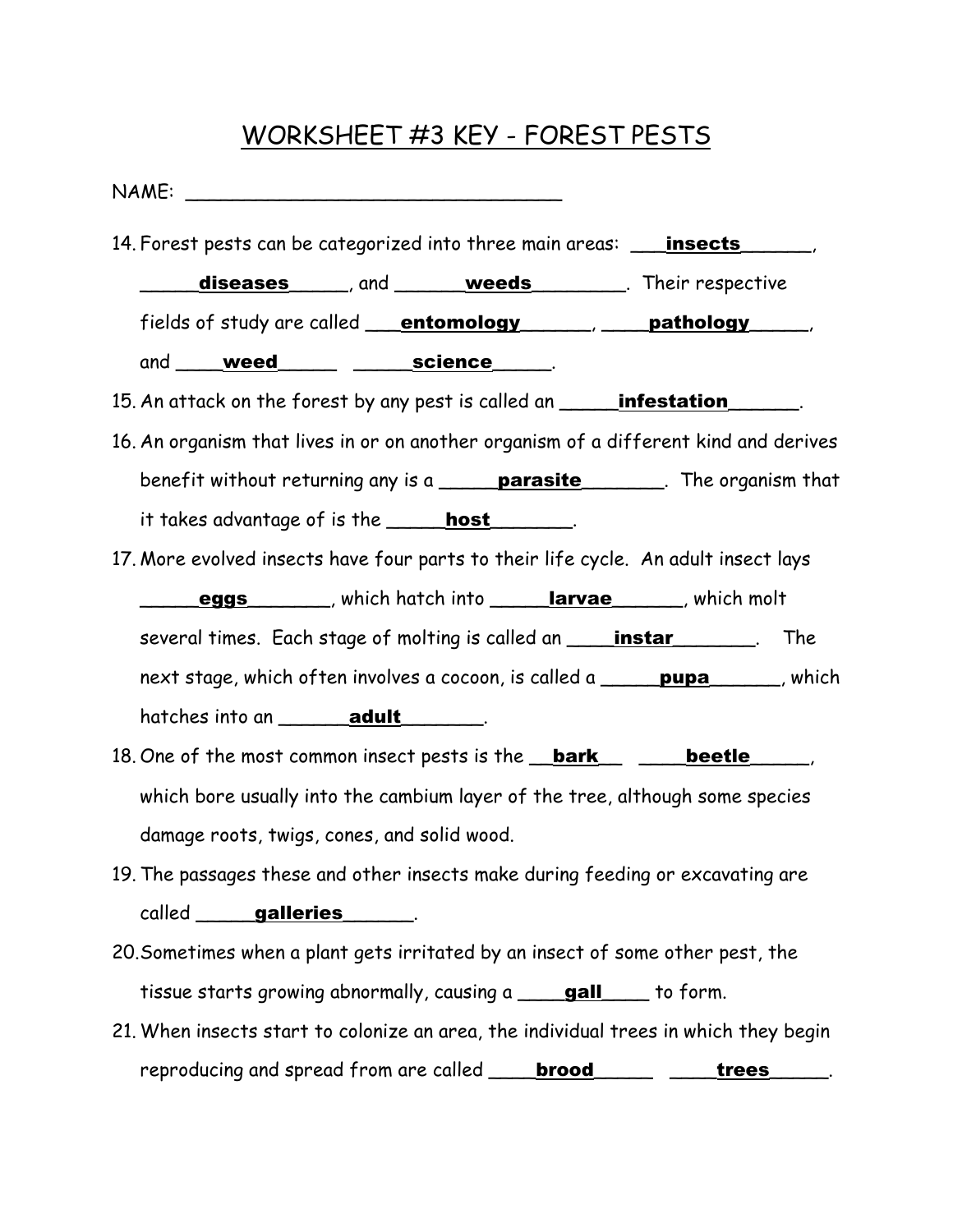22. Any disease that causes rapid wilting and dieback of infected tissue is termed a

**blight** \_\_\_\_\_\_\_, while yellowing of the tissues is called chlorosis\_\_\_\_\_\_\_\_\_\_\_. The latter (second) condition can happen as a result not only of disease, but of mineral deficiency, girdling, or reduced light. 23. Often an organism that causes a disease (a pathogen ) relies on animals such as insects, or other factors such as wind, water, or seeds to transport it from one host plant to another. Those "transporters" are called \_\_\_\_\_\_vectors\_\_\_\_\_\_\_\_\_. 24. Three main types of organisms that cause disease in forest plants are  $\frac{1}{\sqrt{2\pi}}$  fungus \_\_\_\_\_\_\_, \_\_\_\_\_bacteria \_\_\_\_\_, and \_\_\_\_\_\_\_virus \_\_\_\_\_\_\_\_. 25. Three examples of diseases or problems in wood caused by fungus are  $\frac{rust$  \_\_\_\_\_\_\_\_, \_\_\_\_\_dry rot \_\_\_\_\_, and \_\_\_\_\_blue-stain \_\_\_\_\_.

26. One common plant that is a parasite of forest trees is **\_\_\_mistletoe**\_\_\_\_\_.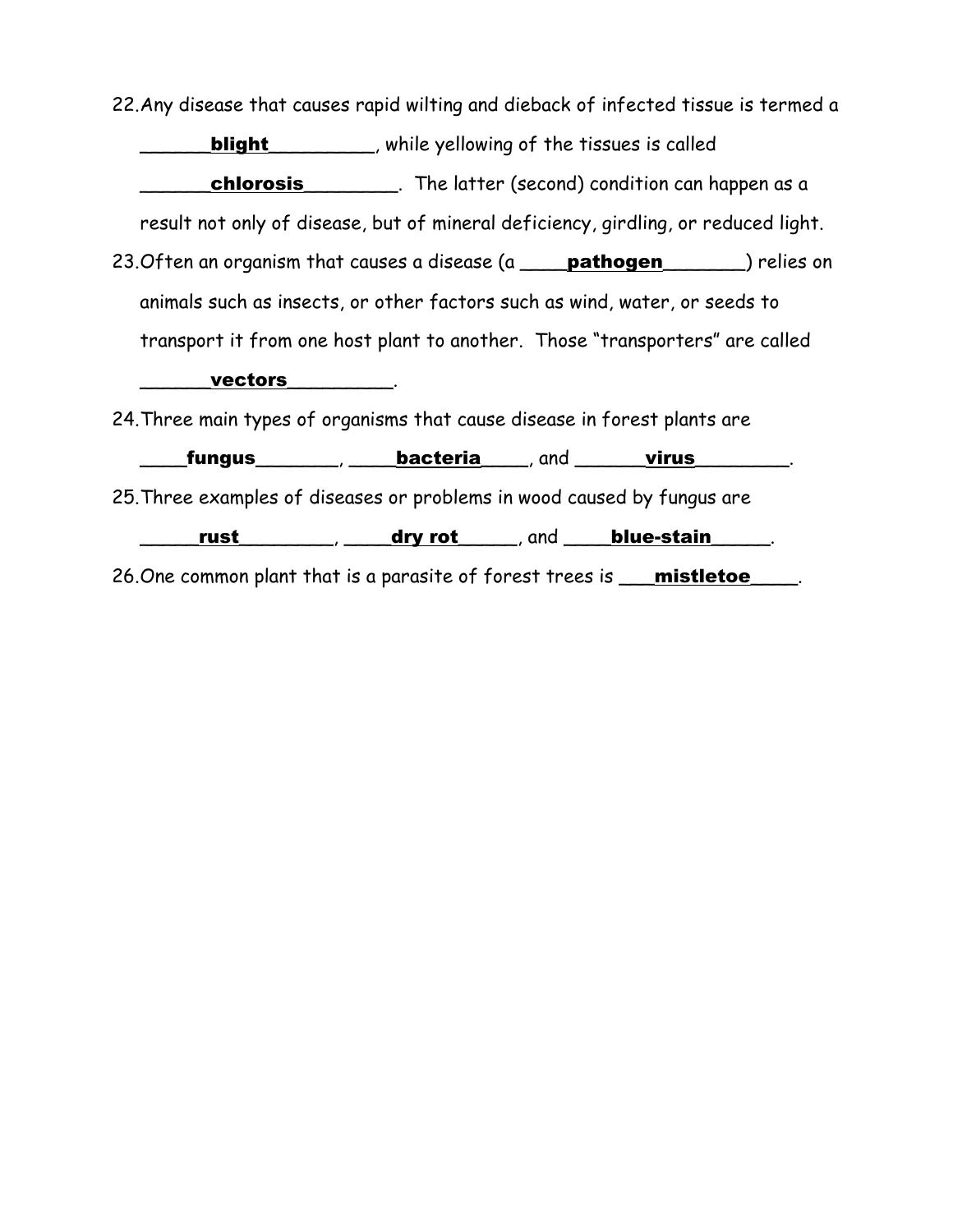# FORESTRY QUIZ #3

| NAME:          |                                                                                              |     |
|----------------|----------------------------------------------------------------------------------------------|-----|
|                |                                                                                              |     |
|                | used to measure tree height.                                                                 |     |
|                | 23. After determining the diameter and height of a tree, the forester can use a              |     |
|                | to determine the volume of wood ( ) and ( ) are continuously to determine the volume of wood |     |
| in the tree.   |                                                                                              |     |
|                | 24.A chain is ________________________________ in length.                                    |     |
|                | 25.A __________________________tree has no leaves at least some time during the              |     |
|                | year, whereas _________________________________ trees are never entirely without             |     |
| green foliage. |                                                                                              |     |
|                | 26.A tree that usually has cones and needle-shaped leaves is a ________________,             |     |
|                | whereas a _________________ tree has large, flat leaves and true flowers.                    |     |
|                | 27. Forest pests can be categorized into three main areas: www.community.com                 |     |
|                |                                                                                              |     |
|                | 28.An attack on the forest by any pest is called an _________________________.               |     |
|                | 29. More evolved insects have four parts to their life cycle. An adult insect lays           |     |
|                | ______________________, which hatch into ___________________________, which molt             |     |
|                | several times. Each stage of molting is called an ___________________.                       | The |
|                | next stage, which often involves a cocoon, is called a _________________________             |     |
|                | which emerges as an ______________________.                                                  |     |
|                | 30. Often an organism that causes a disease (a ______________________) relies on             |     |
|                | animals such as insects, or other factors such as wind, water, or seeds to                   |     |
|                | transport it from one host plant to another. Those "transporters" are called                 |     |

\_\_\_\_\_\_\_\_\_\_\_\_\_\_\_\_\_\_\_\_\_\_.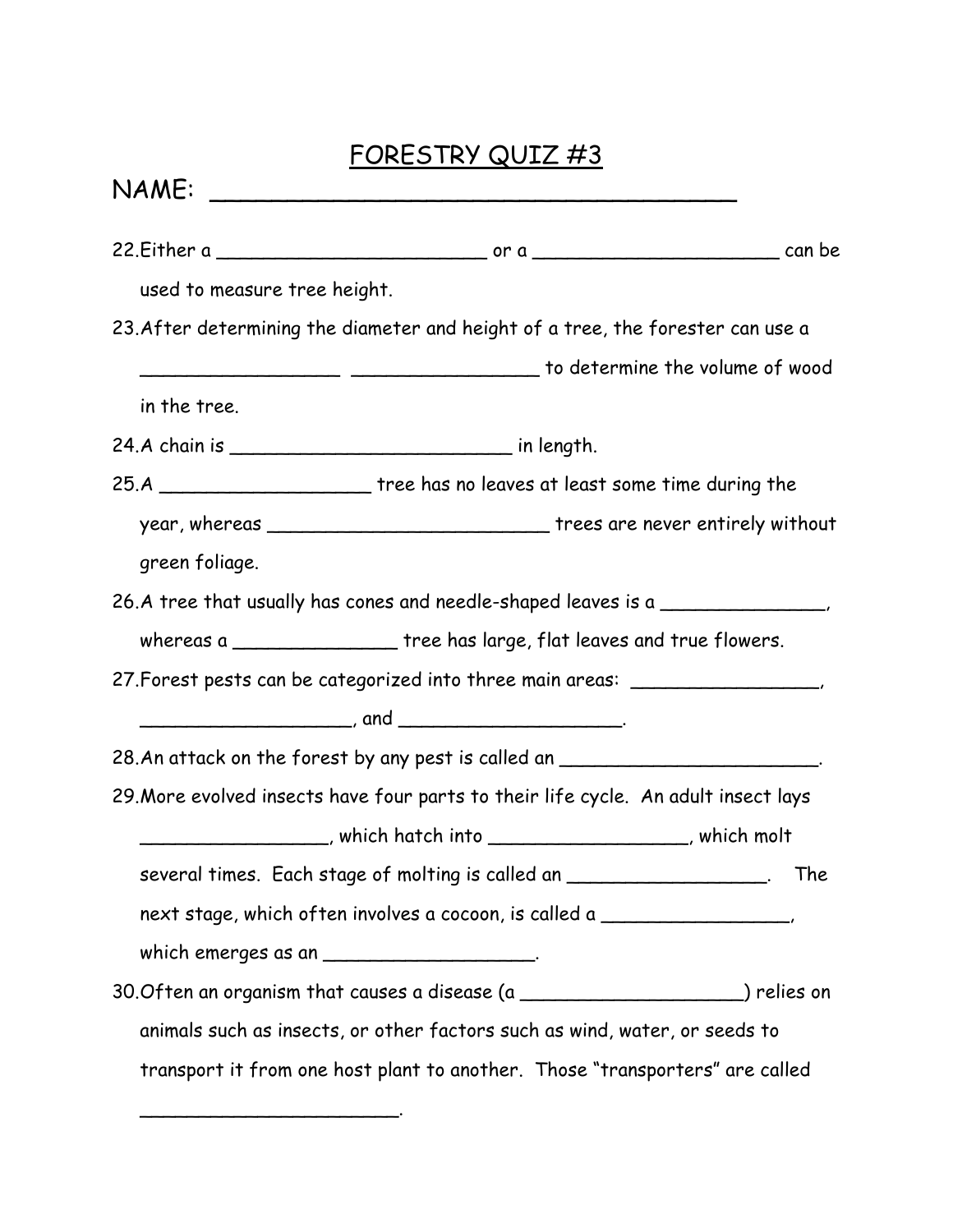### WORKSHEET #4 - FOREST MANAGEMENT

| NAME: |  |
|-------|--|
|-------|--|

\_\_\_\_\_\_\_\_\_\_\_\_\_\_\_\_\_\_\_\_\_\_\_\_\_.

- 1. A person educated and trained as a forest professional is called a
- 2. The application of business methods and technical forestry principles to the operation of a forest property is \_\_\_\_\_\_\_\_\_\_\_\_\_ \_\_\_\_\_\_\_\_\_\_\_\_\_\_\_\_\_\_\_\_.
- 3. Managing the forest to obtain a high level of productivity is known as

\_\_\_\_\_\_\_\_\_\_\_\_\_\_\_\_\_\_\_\_\_\_ \_\_\_\_\_\_\_\_\_\_\_\_\_\_\_\_\_\_\_\_\_\_\_.

- 4. Long term planning to insure that the growth of timber on a particular piece of land will keep up with harvest is the \_\_\_\_\_\_\_\_\_\_\_\_\_\_\_ \_\_\_\_\_\_\_\_\_\_\_\_\_\_\_\_ management philosophy.
- 5. A federally owned piece of land managed by the federal government for the purpose of preserving scenery, flora, and fauna for public enjoyment for eternity is a \_\_\_\_\_\_\_\_\_\_\_\_\_\_\_\_\_\_\_ \_\_\_\_\_\_\_\_\_\_\_\_\_\_. Conversely, federally owned land managed by the government for the purpose of multiple use and sustained yield of timber is a \_\_\_\_\_\_\_\_\_\_\_\_\_\_\_\_ \_\_\_\_\_\_\_\_\_\_\_\_\_\_.
- 6. Privately owned land managed by company employees or the land owner for the purpose of bearing merchantable timber that is either currently or prospectively accessible is called \_\_\_\_\_\_\_\_\_\_\_\_\_\_\_\_\_\_\_\_

\_\_\_\_\_\_\_\_\_\_\_\_\_\_\_\_\_ land, or a \_\_\_\_\_\_\_\_\_\_\_\_\_\_\_ \_\_\_\_\_\_\_\_\_\_\_\_\_\_\_\_\_.

7. After trees are cut from a piece of land, it is in the best interest of the landowner to return the land to forest (and legally required). When existing trees are allowed to disperse their seeds, or when small trees sprout from the stumps of cut trees, it is called \_\_\_\_\_\_\_\_\_\_\_\_\_\_\_\_ \_\_\_\_\_\_\_\_\_\_\_\_\_\_\_\_\_.

When the landowner plants seeds or small trees in the land, it is called

\_\_\_\_\_\_\_\_\_\_\_\_\_\_\_\_\_\_\_\_\_\_\_ \_\_\_\_\_\_\_\_\_\_\_\_\_\_\_\_\_\_\_\_\_\_\_\_\_.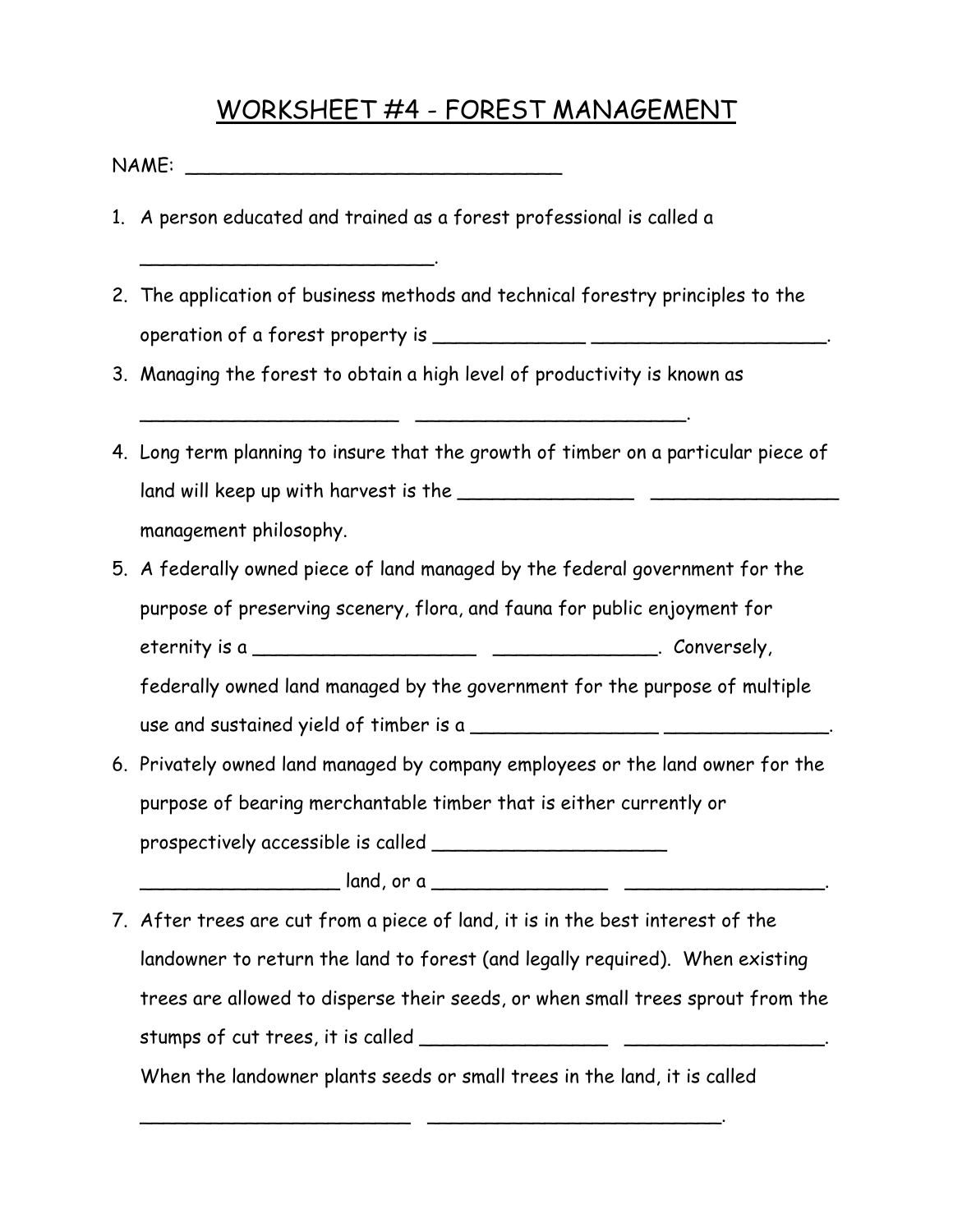8. An area set aside for the raising of young trees to be planted in a forest is a \_\_\_\_\_\_\_\_\_\_\_\_\_\_\_\_\_\_\_\_\_\_. Those young trees are called

 $\overline{\phantom{a}}$  ,  $\overline{\phantom{a}}$  ,  $\overline{\phantom{a}}$  ,  $\overline{\phantom{a}}$  ,  $\overline{\phantom{a}}$  ,  $\overline{\phantom{a}}$  ,  $\overline{\phantom{a}}$  ,  $\overline{\phantom{a}}$  ,  $\overline{\phantom{a}}$  ,  $\overline{\phantom{a}}$  ,  $\overline{\phantom{a}}$  ,  $\overline{\phantom{a}}$  ,  $\overline{\phantom{a}}$  ,  $\overline{\phantom{a}}$  ,  $\overline{\phantom{a}}$  ,  $\overline{\phantom{a}}$ 

9. A \_\_\_\_\_\_\_\_\_\_\_\_\_\_\_\_\_\_\_\_\_\_\_ is a seedling that has lived in more than one place before it is planted out in the forest. Seedlings that have the soil removed before planting and are planted directly into the forest soil are

 $\frac{1}{2}$   $\frac{1}{2}$   $\frac{1}{2}$   $\frac{1}{2}$   $\frac{1}{2}$   $\frac{1}{2}$   $\frac{1}{2}$   $\frac{1}{2}$   $\frac{1}{2}$   $\frac{1}{2}$   $\frac{1}{2}$   $\frac{1}{2}$   $\frac{1}{2}$   $\frac{1}{2}$   $\frac{1}{2}$   $\frac{1}{2}$   $\frac{1}{2}$   $\frac{1}{2}$   $\frac{1}{2}$   $\frac{1}{2}$   $\frac{1}{2}$   $\frac{1}{2}$ 

- 10. Seedlings grown in a small tube and transported to the forest for planting intact are called \_\_\_\_\_\_\_\_\_\_\_\_\_\_\_ \_\_\_\_\_\_\_\_\_\_\_\_ seedlings.
- 11. When the trees are finally planted in the forest, they are often set in between existing trees or brush, a process called \_\_\_\_\_\_\_\_\_\_\_\_\_\_\_\_\_\_\_\_\_\_\_\_\_\_\_\_\_\_\_.
- 12. A natural forest uninfluenced by human activity is a \_\_\_\_\_\_\_\_\_\_\_\_\_\_\_\_\_\_ forest.
- 13. Managing a forest properly requires the forester to have objective information about the species and ages of trees in an area. If the trees are of varying ages, it is an \_\_\_\_\_\_\_\_\_\_\_\_\_\_ \_\_\_\_\_\_\_\_\_\_\_\_\_ stand, whereas an

\_\_\_\_\_\_\_\_\_\_\_\_ \_\_\_\_\_\_\_\_\_\_\_\_\_\_ stand has trees that are generally no more

than 10 to 20 years different in age. The predominant species within a stand is

the \_\_\_\_\_\_\_\_\_\_\_\_\_\_\_\_\_\_ \_\_\_\_\_\_\_\_\_\_\_\_\_\_\_\_, the one around which

management activities are based.

\_\_\_\_\_\_\_\_\_\_\_\_\_\_\_\_\_\_\_\_.

- 14. A forester can determine the amount of lumber contained in a tree by measuring the dbh and height and using a
- 15. A forest full of stunted trees and/or shrubs that are not merchantable is called \_\_\_\_\_\_\_\_\_\_\_\_\_\_\_\_; a small but well growing tree that is one size away from being merchantable is an \_\_\_\_\_\_\_\_\_\_\_\_\_\_\_\_\_\_\_\_\_\_\_\_\_\_ tree.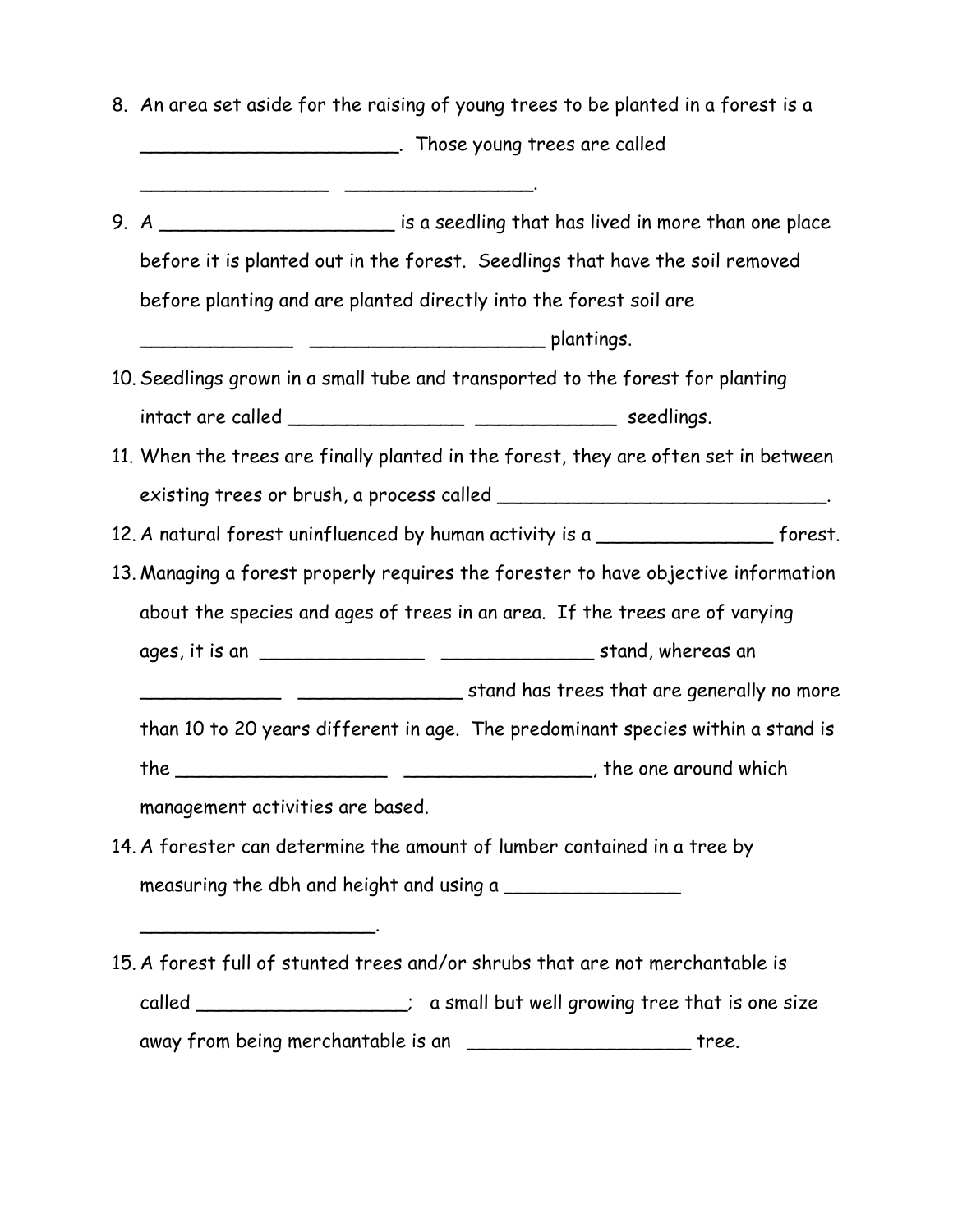that are not yet merchantable size in order to allow the remaining trees (often better formed trees) room to grow faster.

- 17. Once a forester gets precise information on how fast the trees in a forest are growing, and how healthy they are, the location can be categorized into a
	- \_\_\_\_\_\_\_\_\_\_\_\_\_\_ \_\_\_\_\_\_\_\_\_\_\_\_\_\_\_\_\_\_\_\_, which are denoted by the roman

numerals I, II, III, and IV. It is often helpful to the forester to put this information onto a map to get an overview of the entire property. This map is called a \_\_\_\_\_\_\_\_\_\_\_\_\_ \_\_\_\_\_\_\_\_\_\_\_\_\_.

18. By knowing site classes of land, and using a volume table as well as other tools,

the \_\_\_\_\_\_\_\_\_\_\_\_\_\_\_\_\_\_ \_\_\_\_\_\_\_\_\_\_\_\_\_\_\_\_\_\_\_ or price that a stand of

timber could be sold for as it stands, can be determined.

#### VOCABULARY LIST FOR WORKSHEET #4 – FOREST MANAGEMENT

adolescent artificial regeneration bare rooted commercial forest container grown even aged forester forest management industrial forest intensive forestry interplanting market value national forest national park

natural regeneration nursery planting stock pre commercial thinning principal species scrub site class site map sustained yield transplant tree farm uneven aged virgin volume table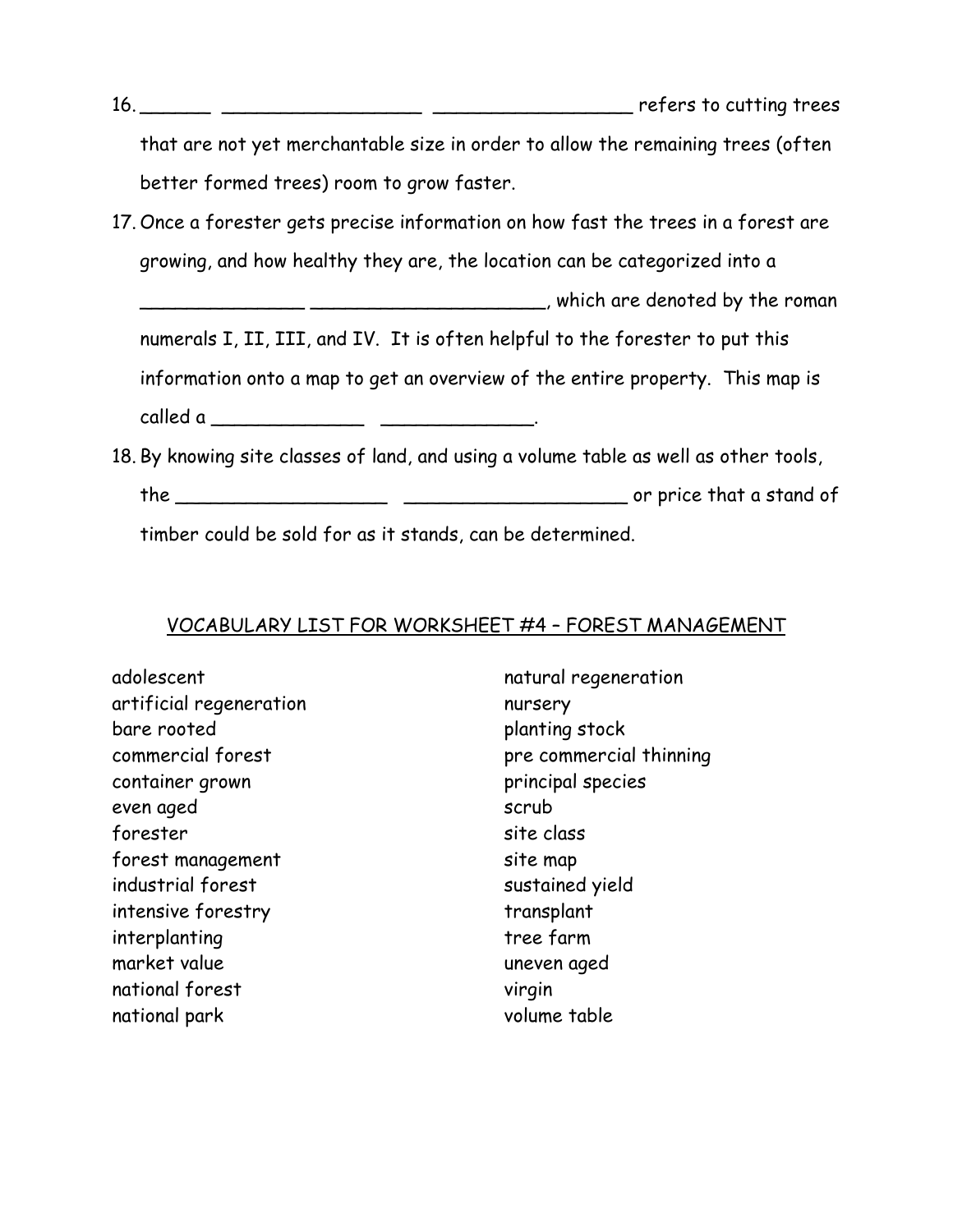## WORKSHEET #4 KEY - FOREST MANAGEMENT

 $NAME:$ 

19. A person educated and trained as a forest professional is called a

\_\_\_\_\_\_forester\_\_\_\_\_\_\_\_\_\_\_.

- 20. The application of business methods and technical forestry principles to the operation of a forest property is **forest** \_\_\_\_\_ \_\_\_ management
- 21. Managing the forest to obtain a high level of productivity is known as

#### intensive the state of the state of the state  $\sim$

- 22. Long term planning to insure that the growth of timber on a particular piece of land will keep up with harvest is the **\_\_\_sustained\_\_\_ \_\_\_\_yield\_\_\_\_\_\_** management philosophy.
- 23. A federally owned piece of land managed by the federal government for the purpose of preserving scenery, flora, and fauna for public enjoyment for eternity is a **\_\_\_\_national\_\_\_\_\_\_\_\_\_ \_\_\_\_park\_\_\_\_\_\_**. Conversely, federally owned land managed by the government for the purpose of multiple use and sustained yield of timber is a **\_\_\_national** \_\_\_\_\_\_\_\_\_\_**forest** \_\_\_\_. 24. Privately owned land managed by company employees or the land owner for the purpose of bearing merchantable timber that is either currently or

prospectively accessible is called **\_\_\_\_industrial** \_\_\_\_\_\_\_\_\_forest\_\_\_\_\_\_ land, or a commercial forest

25. After trees are cut from a piece of land, it is in the best interest of the landowner to return the land to forest (and legally required). When existing trees are allowed to disperse their seeds, or when small trees sprout from the stumps of cut trees, it is called **natural** regeneration ...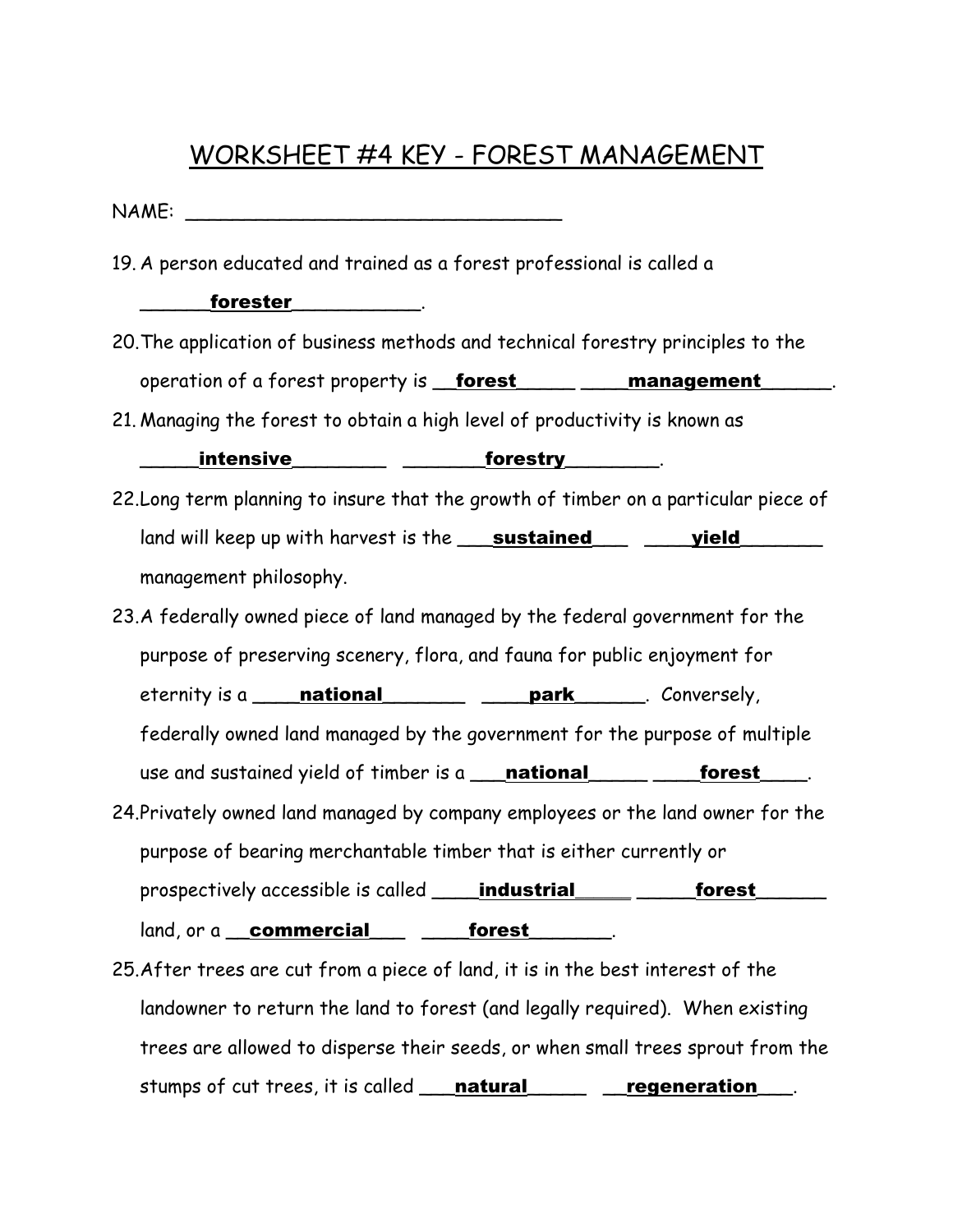When the landowner plants seeds or small trees in the land, it is called

\_artificial\_\_\_\_\_\_\_\_\_\_\_\_ \_\_\_\_\_\_\_\_regeneration\_\_\_\_\_\_\_.

26. An area set aside for the raising of young trees to be planted in a forest is a

**\_\_\_\_\_\_\_nursery\_\_\_\_\_\_\_\_\_\_**. Those young trees are called **\_\_\_planting** \_\_\_\_ \_\_\_\_\_stock\_\_\_\_\_\_.

27.A **\_\_\_\_\_transplant** \_\_\_\_\_\_ is a seedling that has lived in more than one place before it is planted out in the forest. Seedlings that have the soil removed before planting and are planted directly into the forest soil are

**bare\_\_\_\_\_\_\_\_\_ \_\_\_\_\_\_\_rooted\_\_\_\_\_\_\_\_** plantings.

- 28. Seedlings grown in a small tube and transported to the forest for planting intact are called **container** \_\_**\_\_grown** \_\_\_\_ seedlings.
- 29. When the trees are finally planted in the forest, they are often set in between existing trees or brush, a process called **interplanting**
- 30. A natural forest uninfluenced by human activity is a **\_\_\_\_virgin** \_\_\_\_\_ forest.
- 31. Managing a forest properly requires the forester to have objective information about the species and ages of trees in an area. If the trees are of varying ages, it is an **\_\_\_uneven\_\_\_\_\_\_\_ \_\_\_\_\_\_ aged** \_\_\_\_\_ stand, whereas an **even even aged** stand has trees that are generally no more than 10 to 20 years different in age. The predominant species within a stand is the **principal \_\_\_\_\_\_\_\_\_\_\_\_\_\_\_\_\_\_\_\_\_\_\_\_\_\_\_\_\_\_\_\_**, the one around which management activities are based.
- 32. A forester can determine the amount of lumber contained in a tree by measuring the dbh and height and using a **\_\_\_volume**

#### \_\_\_\_\_\_\_table\_\_\_\_\_\_\_\_.

33. A forest full of stunted trees and/or shrubs that are not merchantable is called **\_\_\_\_\_scrub** \_\_\_\_\_\_\_; a small but well growing tree that is one size away from being merchantable is an **adolescent** ree.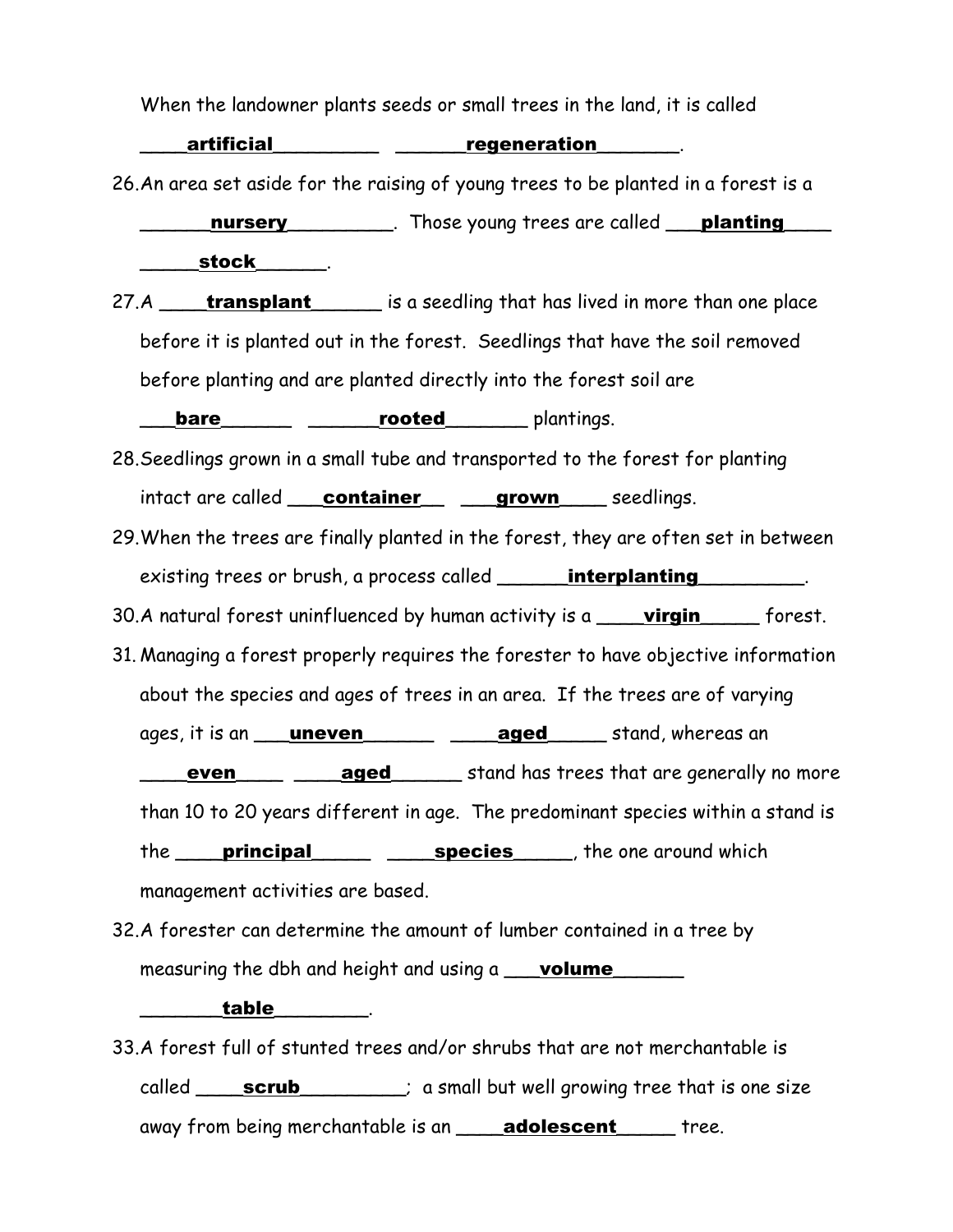- 34. Pre commercial thinning refers to cutting trees that are not yet merchantable size in order to allow the remaining trees (often better formed trees) room to grow faster.
- 35. Once a forester gets precise information on how fast the trees in a forest are growing, and how healthy they are, the location can be categorized into a  $\textsf{site}\_\textsf{max}\_\textsf{class}\_\textsf{max}$ , which are denoted by the roman numerals I, II, III, and IV. It is often helpful to the forester to put this information onto a map to get an overview of the entire property. This map is called a  $\_$ site $\_$   $\_$   $\_$   $\_$   $\_$   $\_$   $\_$ .
- 36. By knowing site classes of land, and using a volume table as well as other tools, the **market** must resolve that a stand of timber could be sold for as it stands, can be determined.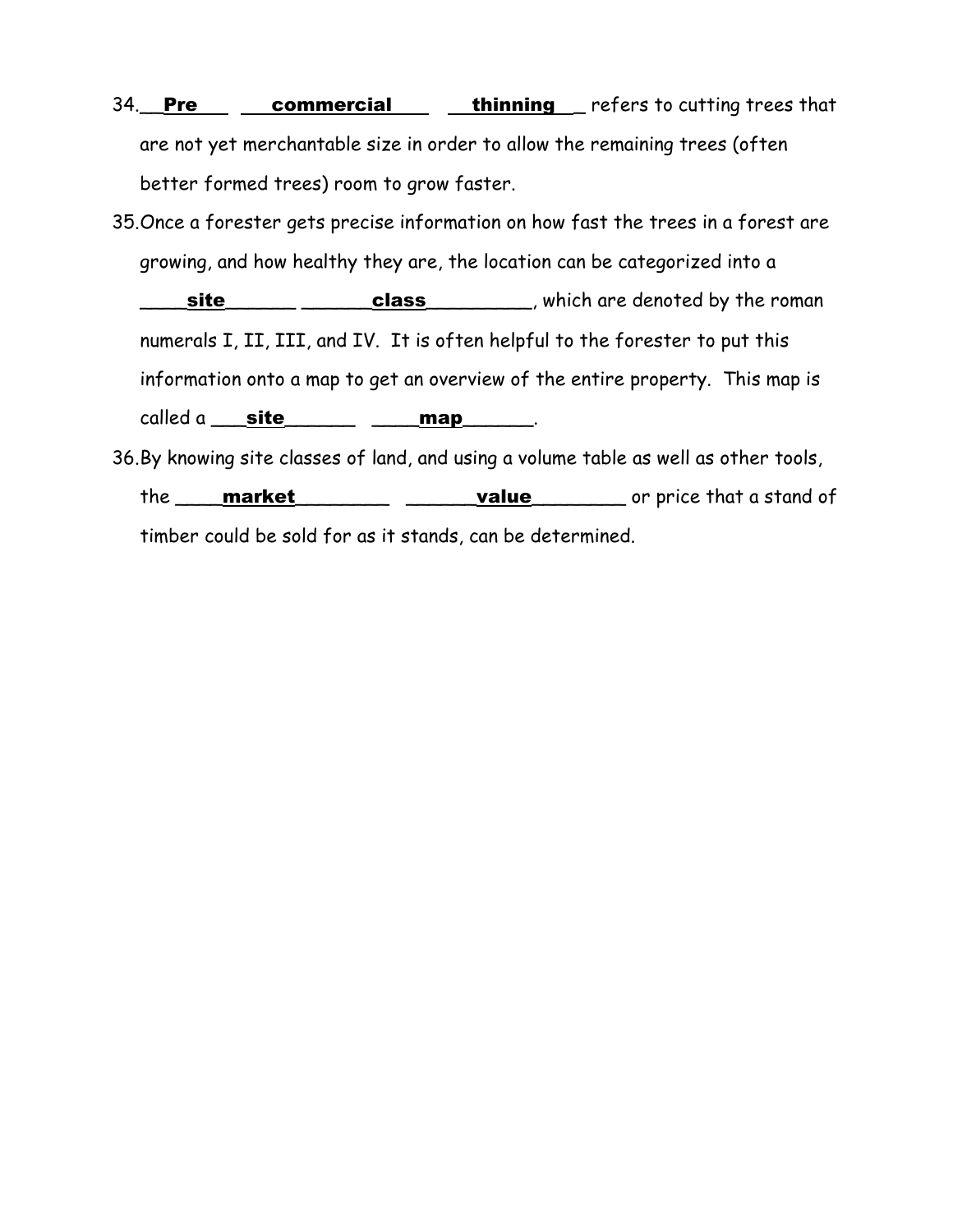# FORESTRY QUIZ #4

|  | which is an auger-like instrument with a hollow bit and an extractor.                                                                                                                                                                |  |
|--|--------------------------------------------------------------------------------------------------------------------------------------------------------------------------------------------------------------------------------------|--|
|  | 2. A "log" is defined as a _____ __________ long section of a tree.                                                                                                                                                                  |  |
|  | 3. Once tree tissue reaches its full size and development, it is called                                                                                                                                                              |  |
|  |                                                                                                                                                                                                                                      |  |
|  | cells it is called ______________________________. Cells are generally long and                                                                                                                                                      |  |
|  | narrow, and their pattern along their axis is called the _____________.                                                                                                                                                              |  |
|  | 4. If a person were to cut into a tree trunk deeper than the cambium layer, they                                                                                                                                                     |  |
|  | would __________________________the tree. The tree would then die, leaving a                                                                                                                                                         |  |
|  | <u> 1989 - Johann Barbara, martin a</u><br>5. Three main types of organisms that cause disease in forest plants are                                                                                                                  |  |
|  | 6. Three examples of diseases or problems in wood caused by fungus are                                                                                                                                                               |  |
|  | <u>entitive and the contract of the contract of the contract of the contract of the contract of the contract of the contract of the contract of the contract of the contract of the contract of the contract of the contract of </u> |  |
|  | 7. Long term planning to insure that the growth of timber on a particular piece of                                                                                                                                                   |  |
|  |                                                                                                                                                                                                                                      |  |
|  | management philosophy.                                                                                                                                                                                                               |  |
|  | 8. Federally owned land managed by the government for the purpose of multiple                                                                                                                                                        |  |
|  |                                                                                                                                                                                                                                      |  |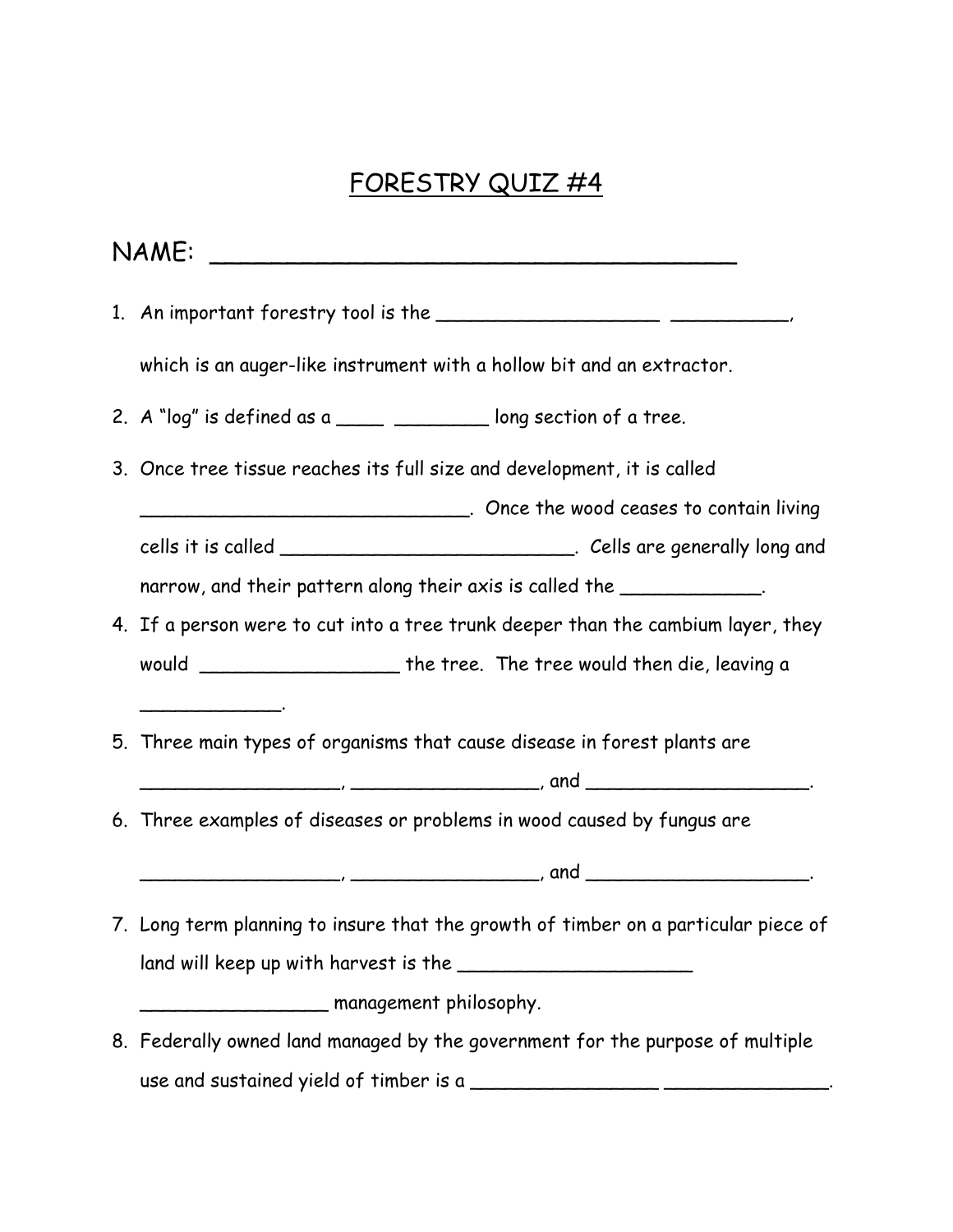9. A forester can determine the amount of lumber contained in a tree by measuring the dbh and height and using a \_\_\_\_\_\_\_\_\_\_\_\_\_\_\_

10. \_\_\_\_\_\_\_\_\_\_\_\_\_\_\_\_\_\_\_\_\_\_\_\_\_\_\_\_\_ refers to cutting trees not yet merchantable size in order to allow the remaining trees (often better formed trees) room to grow faster.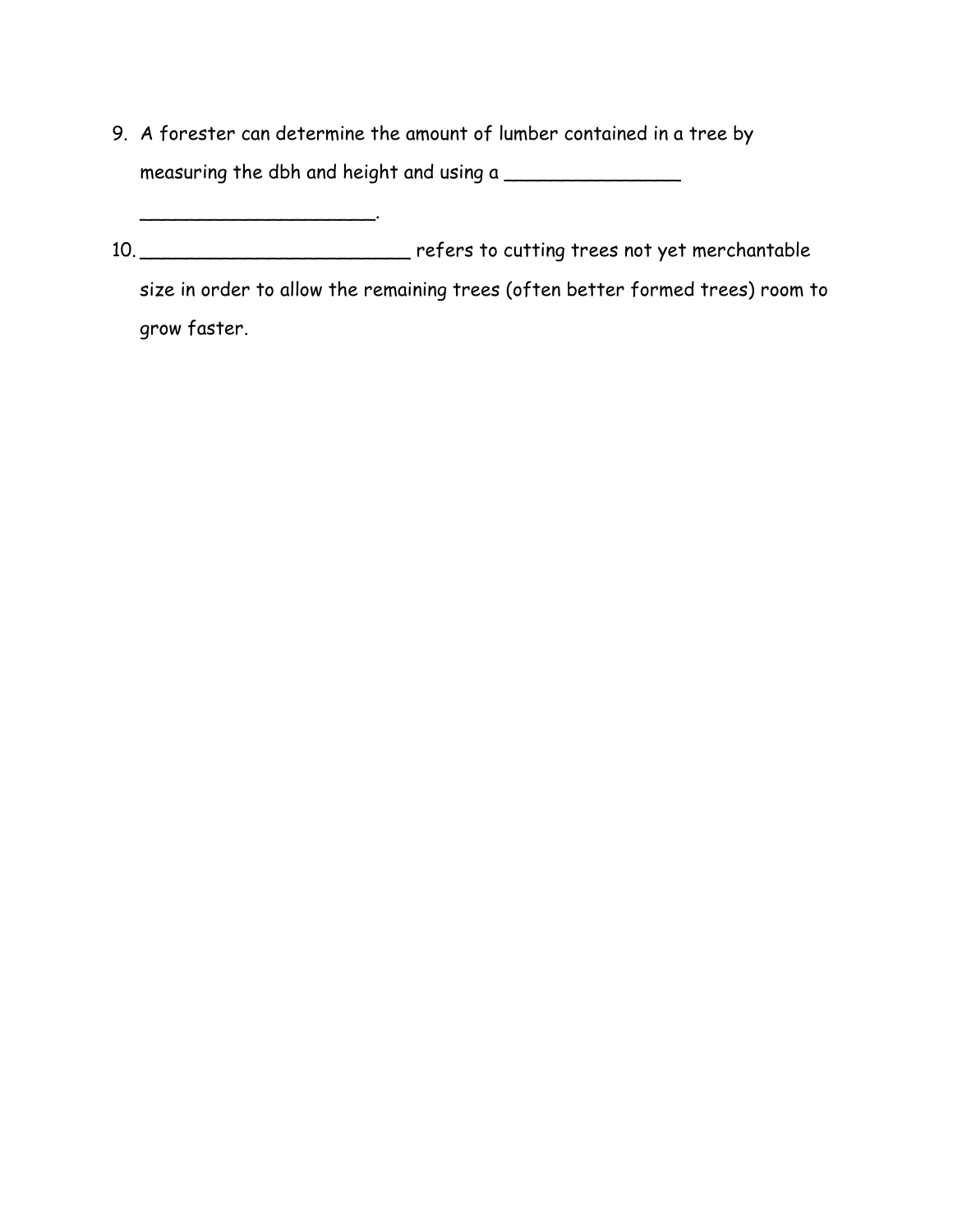# WORKSHEET #5 – FOREST FIRE

| 1. The three elements required for a fire to exist are _________________________  |
|-----------------------------------------------------------------------------------|
|                                                                                   |
| up the "fire triangle". A base chemical reaction is needed to start the fire. If  |
| any of these elements is removed, the fire will go out.                           |
| 2. Different types of fires can occur in a forest. _____________________________  |
| is the planned application of fire to natural fuels. When it is confined to a     |
| specific area, it can be called _________________ ________________. Further       |
| planning to set the fire when the conditions will create a specific outcome, such |
| as the elimination of a particular type of fuel is called ______________________  |
| __________________________. An area with uniform conditions of tree stands and    |
| fuel that is treated with one type of burn is a ______________________________.   |
|                                                                                   |
| where slash is piled into small areas, and only those spots are allowed to burn.  |
| 4. An unplanned and uncontrolled fire is a _______________________, which can     |
| be started by natural or human means. A fire started unlawfully with the intent   |
|                                                                                   |
| 5. Fire behavior is influenced by topography, weather, and fuel type; these three |
| factors make up the "fire behavior triangle". Fuel types vary, from grass,        |
| leaves, and moss that ignite readily and are consumed rapidly when dry            |
|                                                                                   |
|                                                                                   |
|                                                                                   |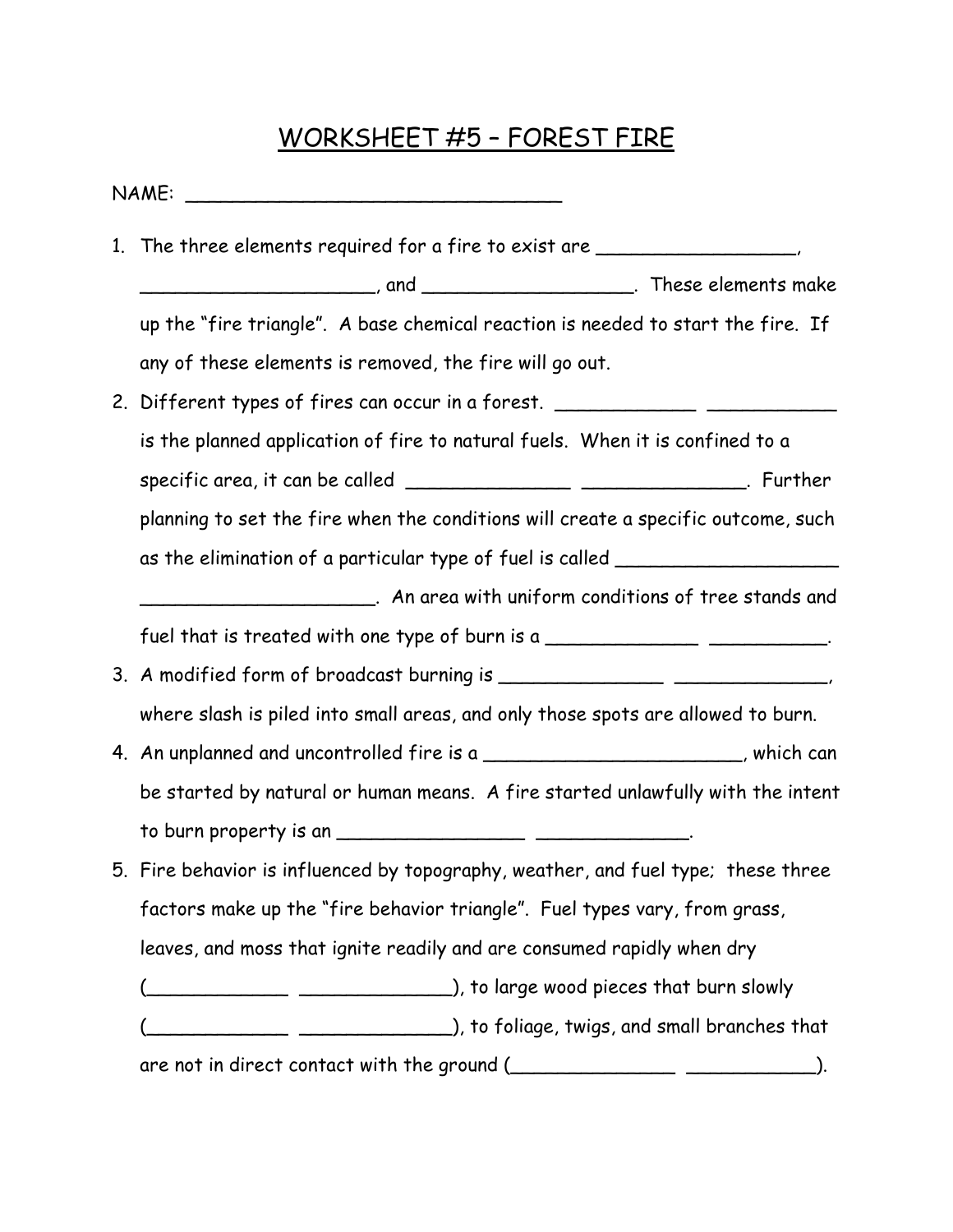6. Weather conditions such as wind, temperature, and humidity occur in such combinations at certain times of the year that make fires likely to occur, spread, and do damage to forest value. This time of the year is called the \_\_\_\_\_\_\_\_\_\_ \_\_\_\_\_\_\_\_\_\_\_\_\_\_\_\_. Also, within each 24 hour period there are hours (10 am to sundown) when fire spreads most rapidly, a

\_\_\_\_\_\_\_\_\_\_\_.

- 7. Information about weather and fuels can be translated into one number that defines the probable ease of ignition of a fire and its behavior. This number is a \_\_\_\_\_\_\_\_\_\_\_\_\_\_\_\_\_\_\_ \_\_\_\_\_\_\_\_\_\_\_\_\_\_, which can be described in general \_\_\_\_\_\_\_\_\_\_\_\_ \_\_\_\_\_\_\_\_\_\_\_\_ categories, such as "severe", or "low".
- 8. Fires are not always confined to trees. The uppermost layer of soil and/or surface organic matter (\_\_\_\_\_\_\_\_\_\_\_\_\_\_) can catch on fire, creating a \_\_\_\_\_\_\_\_\_\_\_\_\_\_ \_\_\_\_\_\_\_\_\_\_\_\_\_\_, which can burn unnoticed and can even burn under ground, consuming roots as well. Sometimes fires get so hot near the ground that the heat alone kills foliage above without any signs of charing or browning. This damage is called \_\_\_\_\_\_\_\_\_\_\_\_\_\_\_\_\_\_\_\_\_\_\_\_\_\_\_\_\_\_\_\_.
- 9. All activities concerned in the protection of a forest from fire is called \_\_\_\_\_\_ \_\_\_\_\_\_\_\_\_\_\_\_\_\_\_\_, and includes prevention, pre-suppression, detection, and suppression.
- 10. One method of fire detection is to assign a person (a fire \_\_\_\_\_\_\_\_\_\_\_\_) to detect and report forest fires from a vantage point, such as the top of a mountain.
- 11. Fire suppression is the act of controlling a fire once it starts. Any natural or man made barrier to stop the spread of a fire is a \_\_\_\_\_\_\_\_\_\_\_\_\_\_\_\_\_\_\_\_\_\_\_\_\_\_\_\_\_ or \_\_\_\_\_\_\_\_\_\_\_\_\_\_\_\_\_\_\_\_\_\_\_\_\_\_\_\_\_\_\_\_. Heavy equipment can be used to dig down to mineral soil, and can be used as a control line from which fire fighters can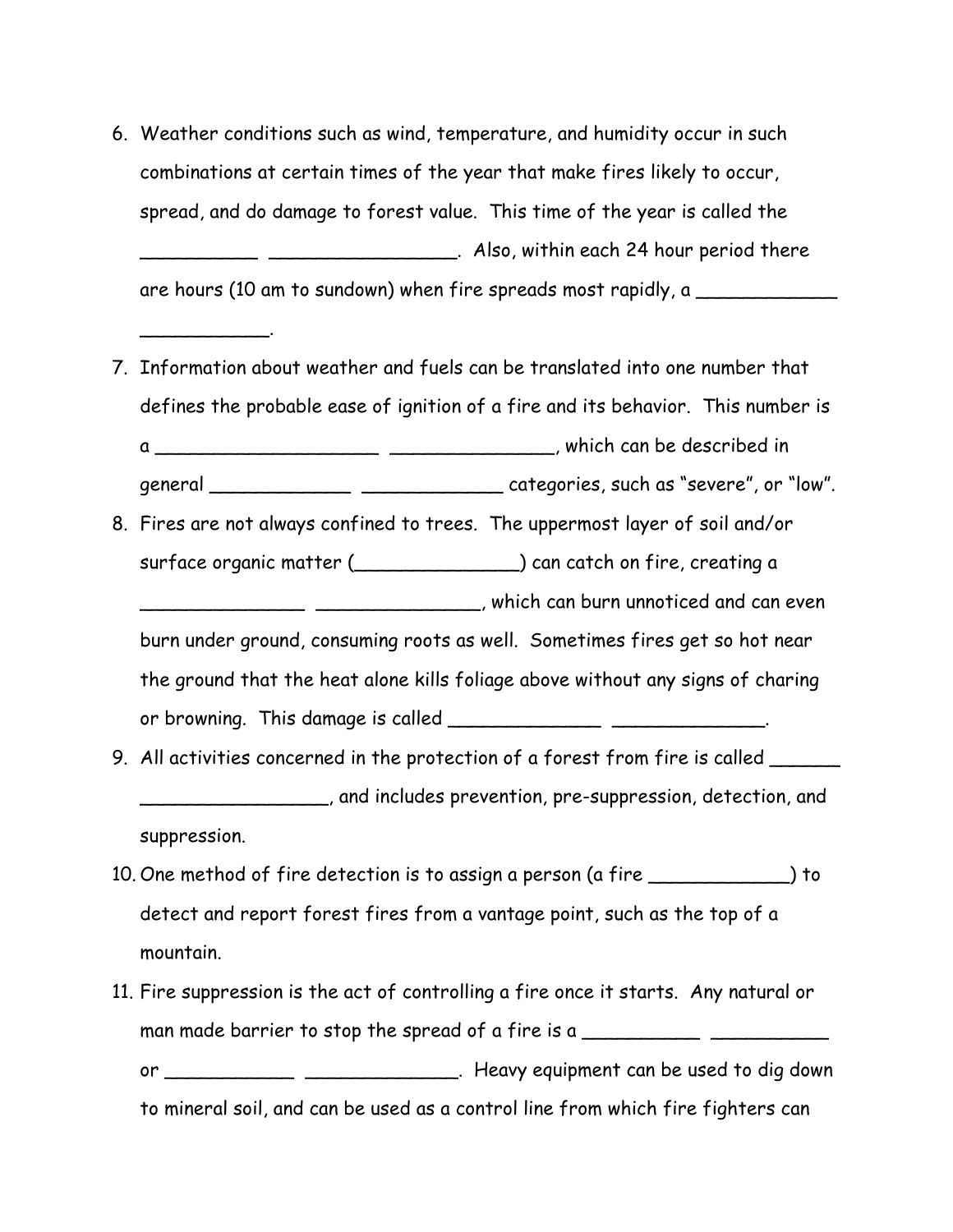work. Often a fire is set against the control line, a which control line, a which control is not in consume the fuel in the path of a forest fire and/or to change the direction of the fire.

- 12. The front edge of a fire is the \_\_\_\_\_\_\_\_\_\_\_\_, the sides of the fire, roughly parallel to the direction of spread, are the **which is a controlled to the back** portion is the \_\_\_\_\_\_\_\_\_\_\_\_\_\_\_\_.
- 13. \_\_\_\_\_\_\_\_\_\_\_\_\_\_\_\_ \_\_\_\_\_\_\_\_\_ after a fire involves making a fire safe after it has been controlled, and can include extinguishing or removing burning material along or near the control line, felling snags, or digging trenches to prevent logs from rolling out of the burned area.

#### VOCABULARY LIST FOR WORKSHEET #5 – FOREST FIRE

aerial fuels backfire broadcast burning burning block burning index burning period controlled burning fire break fire control fire danger fire line fire season flanks flash fuels fuel ground fire head heat heat kill

heavy fuels heel incendiary fire litter lookout mopping up oxygen prescribed burning spot burning wildfire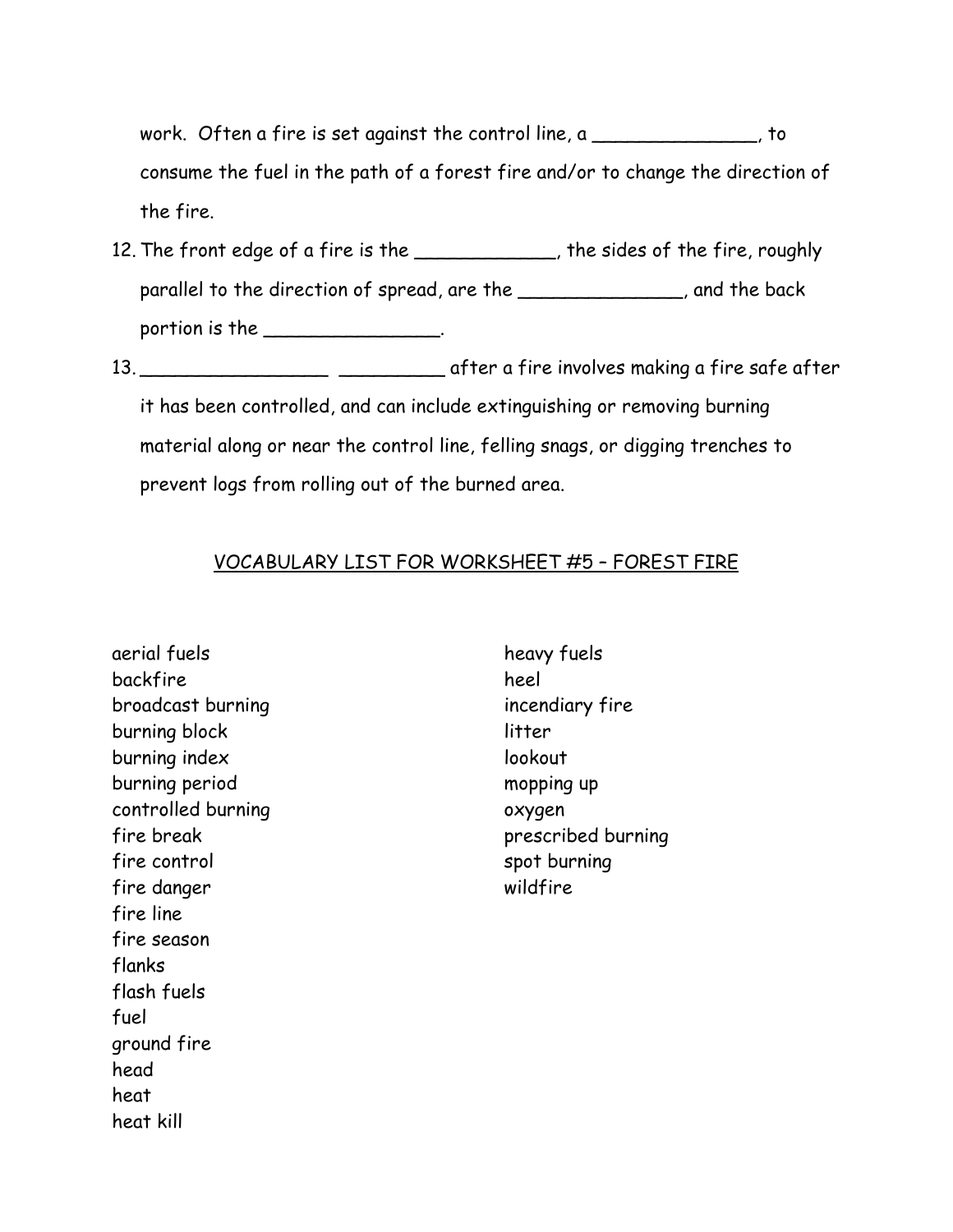### WORKSHEET #5 KEY – FOREST FIRE

NAME: \_\_\_\_\_\_\_\_\_\_\_\_\_\_\_\_\_\_\_\_\_\_\_\_\_\_\_\_\_\_\_\_

14. The three elements required for a fire to exist are \_\_\_\_**FUEL**\_\_\_\_\_, \_\_\_\_\_**HEAT**\_\_\_\_\_\_\_\_\_\_, and \_\_\_\_\_**OXYGEN**\_\_\_\_\_\_. These elements make up the "fire triangle". A base chemical reaction is needed to start the fire. If any of these elements is removed, the fire will go out.

15. Different types of fires can occur in a forest. \_**BROADCAST**\_\_ \_**BURNING**\_ is the planned application of fire to natural fuels. When it is confined to a specific area, it can be called \_\_**CONTROLLED**\_\_ \_\_\_**BURNING**\_\_\_. Further planning to set the fire when the conditions will create a specific outcome, such as the elimination of a particular type of fuel is called \_\_\_\_**PRESCRIBED**\_\_\_\_ \_\_\_\_\_**BURNING**\_\_\_\_\_. An area with uniform conditions of tree stands and fuel that is treated with one type of burn is a \_\_\_**BURNING**\_\_\_

\_\_\_**BLOCK**\_\_\_\_\_\_\_.

- 16. A modified form of broadcast burning is \_\_\_**SPOT**\_\_\_\_ \_\_\_**BURNING**\_\_, where slash is piled into small areas, and only those spots are allowed to burn.
- 17. An unplanned and uncontrolled fire is a \_\_\_\_\_**WILDFIRE**\_\_\_\_\_\_\_, which can be started by natural or human means. A fire started unlawfully with the intent to burn property is an \_\_**INCENDIARY**\_\_\_ \_\_\_\_**FIRE**\_\_\_\_.
- 18. Fire behavior is influenced by topography, weather, and fuel type; these three factors make up the "fire behavior triangle". Fuel types vary, from grass, leaves, and moss that ignite readily and are consumed rapidly when dry (\_\_\_**FLASH**\_\_\_ \_\_\_\_**FUELS**\_\_\_\_), to large wood pieces that burn slowly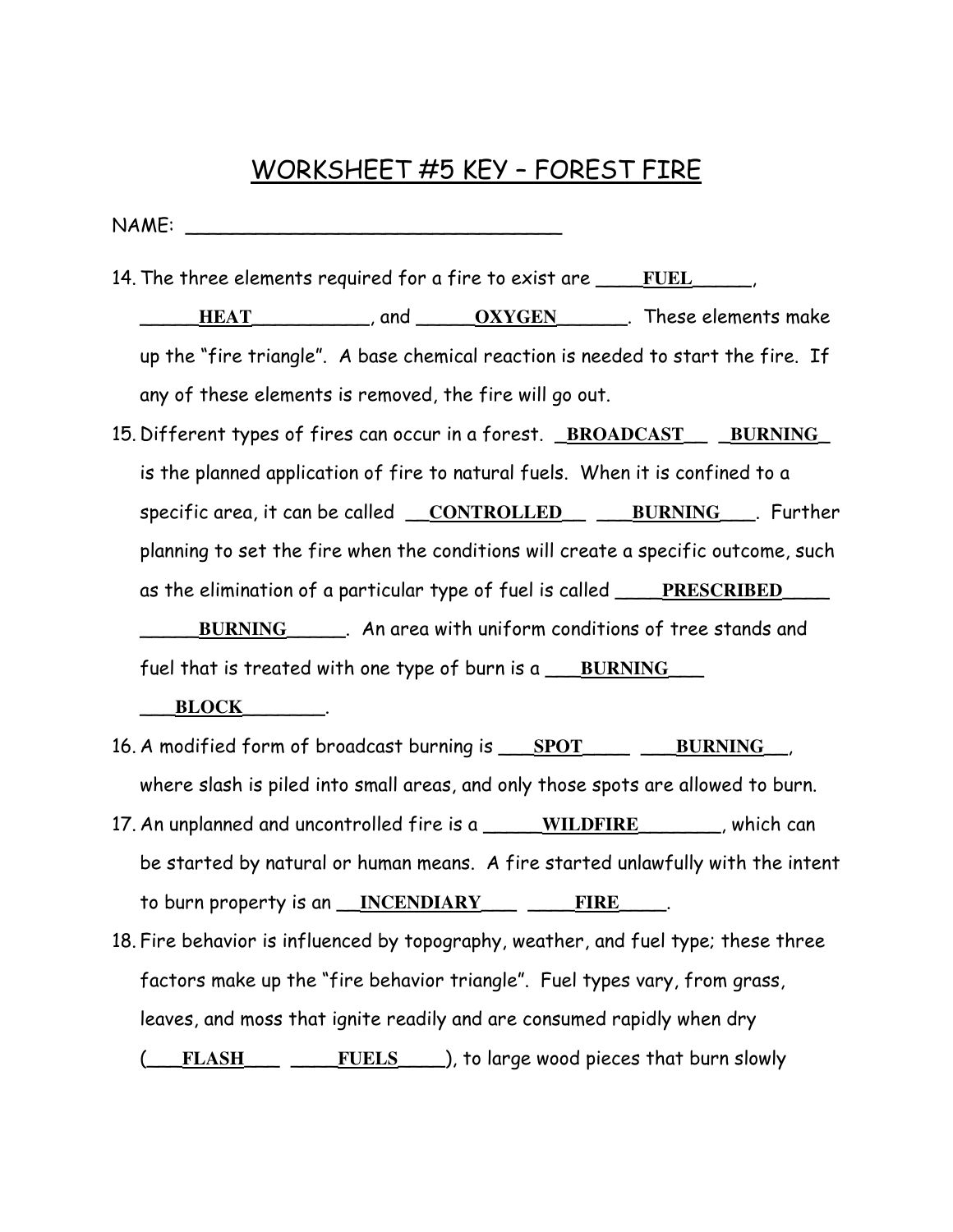(\_\_\_**HEAVY**\_\_\_\_ \_\_\_**FUELS**\_\_\_\_), to foliage, twigs, and small branches that are not in direct contact with the ground (\_\_\_**AERIAL**\_\_\_\_ \_\_**FUELS**\_\_\_).

- 19. Weather conditions such as wind, temperature, and humidity occur in such combinations at certain times of the year that make fires likely to occur, spread, and do damage to forest value. This time of the year is called the FIRE \_\_\_ \_\_\_\_ SEASON \_\_\_\_\_. Also, within each 24 hour period there are hours (10 am to sundown) when fire spreads most rapidly, a \_\_**BURNING**\_\_\_ \_\_**PERIOD**\_\_\_.
- 20. Information about weather and fuels can be translated into one number that defines the probable ease of ignition of a fire and its behavior. This number is a \_\_\_\_\_**BURNING**\_\_\_\_\_\_ \_\_\_\_**INDEX**\_\_\_\_, which can be described in general FIRE DANGER categories, such as "severe", or "low". 21. Fires are not always confined to trees. The uppermost layer of soil and/or surface organic matter (\_\_\_**LITTER**\_\_\_\_) can catch on fire, creating a \_\_\_**GROUND**\_\_\_\_ \_\_\_\_**FIRE**\_\_\_\_\_, which can burn unnoticed and can even burn under ground, consuming roots as well. Sometimes fires get so hot near the ground that the heat alone kills foliage above without any signs of charing or browning. This damage is called \_\_\_**HEAT**\_\_\_\_\_ \_\_\_\_**KILL**\_\_\_\_.
- 22. All activities concerned in the protection of a forest from fire is called \_**FIRE**\_ \_\_\_**CONTROL**\_\_\_\_\_, and includes prevention, pre-suppression, detection, and suppression.
- 23. One method of fire detection is to assign a person (a fire \_\_**LOOKOUT**\_\_) to detect and report forest fires from a vantage point, such as the top of a mountain.
- 24. Fire suppression is the act of controlling a fire once it starts. Any natural or man made barrier to stop the spread of a fire is a \_\_**FIRE**\_\_\_ \_\_\_**LINE**\_\_ or